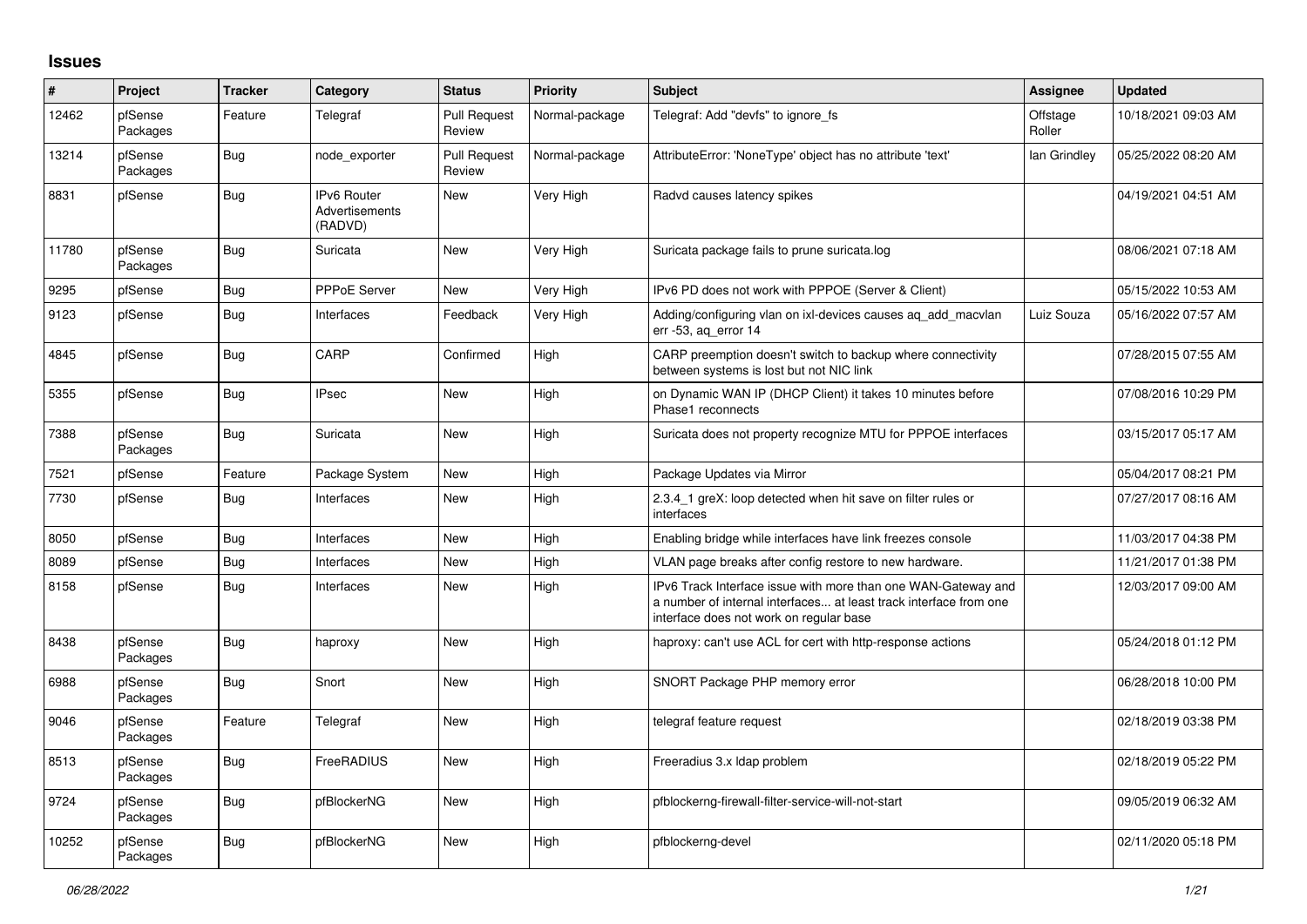| $\vert$ # | Project             | <b>Tracker</b> | Category                    | <b>Status</b>                 | <b>Priority</b> | <b>Subject</b>                                                                                            | Assignee                     | <b>Updated</b>      |
|-----------|---------------------|----------------|-----------------------------|-------------------------------|-----------------|-----------------------------------------------------------------------------------------------------------|------------------------------|---------------------|
| 10760     | pfSense<br>Packages | Bug            | <b>BIND</b>                 | New                           | High            | pfSense BIND 9.14.12 server terminates due to assertion failure                                           |                              | 07/11/2020 04:53 PM |
| 8964      | pfSense             | Bug            | <b>IPsec</b>                | New                           | High            | IPsec async cryptography advanced setting - TCP traffic not<br>passing through                            | Luiz Souza                   | 12/08/2020 12:09 PM |
| 11158     | pfSense<br>Packages | <b>Bug</b>     | <b>FRR</b>                  | New                           | High            | <b>FRR Prefix Lists</b>                                                                                   |                              | 12/30/2020 04:55 PM |
| 11563     | pfSense<br>Packages | <b>Bug</b>     | <b>BIND</b>                 | <b>New</b>                    | High            | BIND GUI writes TXT records > 255 characters                                                              |                              | 02/27/2021 07:11 AM |
| 11936     | pfSense<br>Packages | <b>Bug</b>     | <b>FRR</b>                  | Incomplete                    | High            | FRR does not connect BGP when using password                                                              |                              | 05/19/2021 08:12 AM |
| 11992     | pfSense             | Bug            | <b>Virtual IP Addresses</b> | Confirmed                     | High            | GRE Tunnel - Does not work with a virtual IP as endpoint                                                  |                              | 06/04/2021 01:16 AM |
| 11534     | pfSense<br>Packages | Regression     | FreeRADIUS                  | New                           | High            | FreeRADIUS EAP anonymous connection forbidden out-of-tunnel                                               |                              | 07/14/2021 02:32 AM |
| 12160     | pfSense<br>Packages | Regression     | syslog-ng                   | Feedback                      | High            | An invalid configuration is generated when choosing TLS as the<br>default protocol                        | Jim Pingle                   | 07/23/2021 03:27 PM |
| 11135     | pfSense<br>Packages | Bug            | haproxy                     | Feedback                      | High            | HAproxy OCSP reponse crontab bug                                                                          | Viktor Gurov                 | 09/10/2021 11:51 AM |
| 12520     | pfSense<br>Packages | Feature        | Squid                       | <b>New</b>                    | High            | [Squid] - Allow or Deny Mappings from IP/Host/GeoIP sources                                               |                              | 11/12/2021 02:13 PM |
| 12608     | pfSense<br>Packages | <b>Bug</b>     | WireGuard                   | <b>New</b>                    | High            | WireGuard tunnels monitored by dpinger causing system to stop<br>routing completely in certain situations | Christian<br><b>McDonald</b> | 12/16/2021 03:14 PM |
| 12607     | pfSense Plus        | <b>Bug</b>     | Hardware / Drivers          | <b>New</b>                    | High            | Instability with Snort Inline with AWS Instances                                                          |                              | 01/10/2022 09:03 PM |
| 12732     | pfSense<br>Packages | <b>Bug</b>     | squidguard                  | <b>New</b>                    | High            | Squid https filtering squidguard acl target list - erratic behaviour                                      |                              | 01/26/2022 09:11 AM |
| 12746     | pfSense             | Feature        | Interfaces                  | <b>New</b>                    | High            | IPoE feature for WAN interface                                                                            |                              | 02/01/2022 01:42 AM |
| 12853     | pfSense             | Bug            | <b>NAT Reflection</b>       | Feedback                      | High            | Network Address Translation - Pure NAT pfsense freeze after<br>reboot                                     |                              | 02/22/2022 08:40 AM |
| 12932     | pfSense<br>Packages | Feature        | pfBlockerNG                 | New                           | High            | pfblockerng per user whitelist                                                                            |                              | 03/11/2022 11:08 AM |
| 12979     | pfSense<br>Packages | Bug            | Snort                       | <b>Pull Request</b><br>Review | High            | Snort Rules Update Process Using Deprecated FreeBSD<br><b>Subdirectory Name</b>                           | <b>Bill Meeks</b>            | 03/24/2022 09:02 AM |
| 9136      | pfSense             | Bug            | DHCP (IPv6)                 | <b>New</b>                    | High            | IPv6 Tracking Interfaces Lose IPv6 Address in Certain Cases                                               |                              | 04/21/2022 12:39 PM |
| 12354     | pfSense<br>Packages | Todo           | haproxy                     | Feedback                      | High            | Update haproxy-devel to mitigate CVE-2021-40346                                                           | <b>Viktor Gurov</b>          | 05/12/2022 08:50 AM |
| 13179     | pfSense<br>Packages | Feature        | pfBlockerNG                 | New                           | High            | Search based on CIDR                                                                                      |                              | 05/17/2022 09:45 AM |
| 12632     | pfSense             | <b>Bug</b>     | Gateways                    | <b>New</b>                    | High            | Assigning a /30 WAN IP address at the console does not save the<br>gateway correctly                      |                              | 05/17/2022 02:28 PM |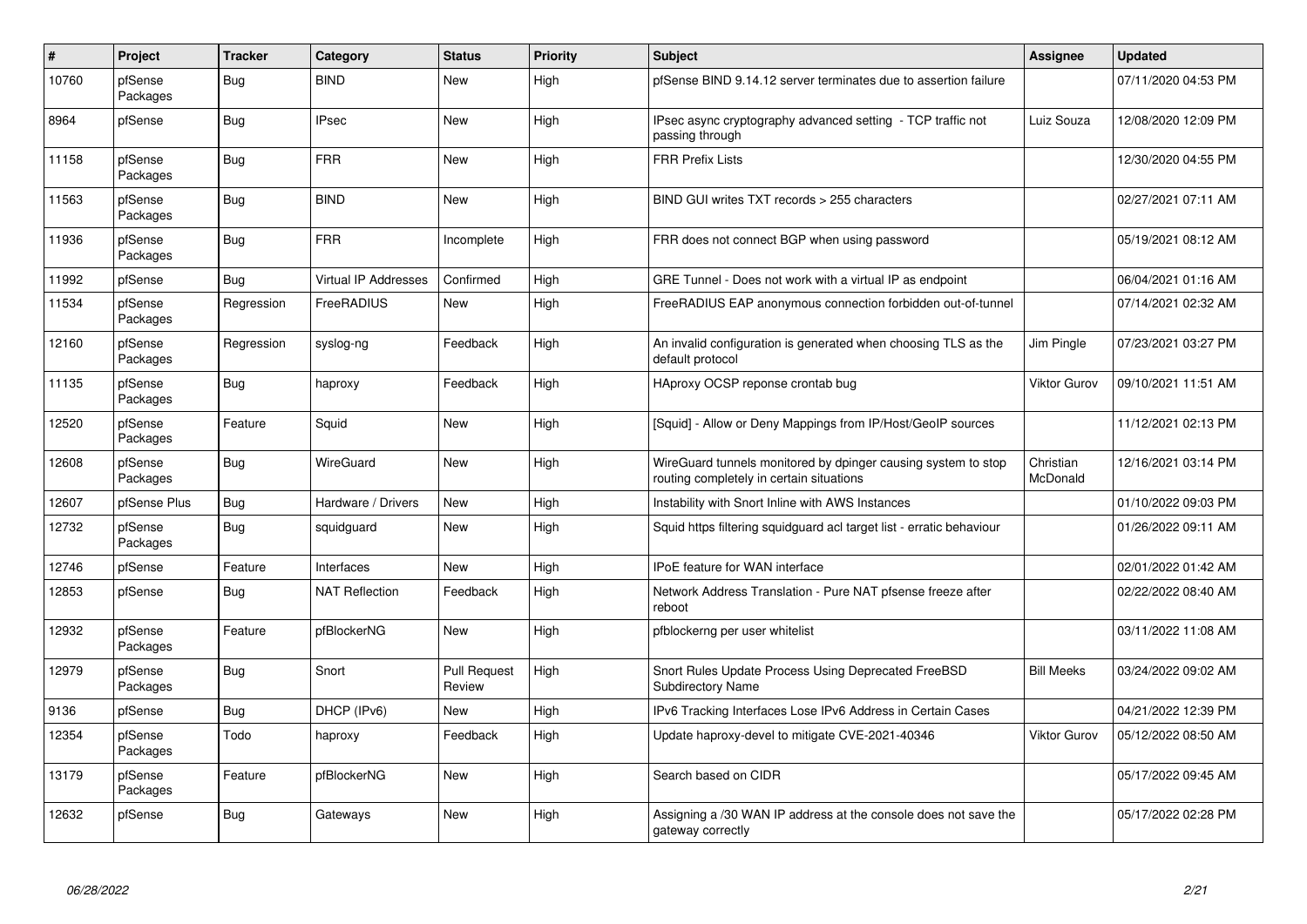| #     | Project             | <b>Tracker</b> | Category                        | <b>Status</b> | <b>Priority</b> | <b>Subject</b>                                                                                          | <b>Assignee</b>       | <b>Updated</b>      |
|-------|---------------------|----------------|---------------------------------|---------------|-----------------|---------------------------------------------------------------------------------------------------------|-----------------------|---------------------|
| 13183 | pfSense Plus        | Regression     | Dashboard                       | Feedback      | High            | ZFS module is loaded on systems without ZFS                                                             | Christian<br>McDonald | 05/23/2022 10:11 AM |
| 13227 | pfSense             | Feature        | <b>IPsec</b>                    | New           | High            | Enable IPSec Virtual IP Pool assignment by Radius for Mobile<br>Users - SIMPLE FIX                      |                       | 05/27/2022 10:15 AM |
| 13180 | pfSense<br>Packages | Bug            | pfBlockerNG                     | <b>New</b>    | High            | High CPU Utilization with pfb filter Isince PfBlockerNG update to<br>devel 3.1.0 4                      |                       | 06/14/2022 08:00 AM |
| 5413  | pfSense             | Bug            | <b>DNS Resolver</b>             | Confirmed     | High            | Incorrect Handling of Unbound Resolver [service restarts, cache<br>loss, DNS service interruption]      |                       | 06/19/2022 11:11 PM |
| 11572 | pfSense<br>Packages | Bug            | pfBlockerNG                     | New           | High            | Auto created firewall rules have IPv4 as protocol only - even for<br>IPv6 lists.                        |                       | 06/25/2022 10:59 AM |
| 13307 | pfSense             | Bug            | PPP Interfaces                  | New           | High            | PPP interface custom reset date/time Hour and Minute fields do<br>not properly handle "0" value         |                       | 06/27/2022 11:20 AM |
| 521   | pfSense             | Feature        | User Manager /<br>Privileges    | New           | Normal          | Group manager Assigned Permissions                                                                      |                       | 04/18/2010 02:59 PM |
| 746   | pfSense             | Feature        | Rules / NAT                     | New           | Normal          | Add interface group to source/dest drop downs                                                           |                       | 07/19/2010 05:10 PM |
| 1367  | pfSense             | Feature        | Backup / Restore                | New           | Normal          | Input validation on partial config restores                                                             |                       | 03/21/2011 01:16 AM |
| 1506  | pfSense             | Feature        | Notifications                   | New           | Normal          | Notifications should spool                                                                              |                       | 05/05/2011 12:58 PM |
| 1521  | pfSense             | Todo           | Routing                         | New           | Normal          | Investigate FreeBSD route metric support for future versions                                            |                       | 05/12/2011 11:28 AM |
| 1935  | pfSense             | Feature        | Rules / NAT                     | New           | Normal          | Allow rule with max-src-conn-* options to make conditional use of<br>"overload <virusprot>"</virusprot> |                       | 10/07/2011 09:31 AM |
| 2099  | pfSense             | Todo           | CARP                            | New           | Normal          | Remove "queue" from CARP traffic                                                                        |                       | 01/19/2012 10:59 AM |
| 2367  | pfSense             | Bug            | Rules / NAT                     | New           | Normal          | display negate rules in firewall_rules.php and evaluate when<br>added                                   |                       | 05/07/2012 06:11 PM |
| 2443  | pfSense             | Feature        | <b>PPP</b> Interfaces           | <b>New</b>    | Normal          | Automatically start 3G usb interfaces upon plugin                                                       |                       | 05/20/2012 05:37 PM |
| 2479  | pfSense             | Feature        | Dashboard                       | New           | Normal          | Allow reordering of the traffic graphs on the dashboard                                                 |                       | 06/08/2012 04:13 PM |
| 2693  | pfSense             | Feature        | Console Menu                    | New           | Normal          | Allow mapping mapping non-physical interfaces via console                                               | Mathieu<br>Simon      | 11/27/2012 03:00 PM |
| 2308  | pfSense             | Bug            | <b>Traffic Shaper</b><br>(ALTQ) | New           | Normal          | HFSC WebUI doesn't check for "Bandwidth" setting                                                        |                       | 12/04/2012 07:12 PM |
| 2410  | pfSense             | Feature        | <b>DNS Forwarder</b>            | New           | Normal          | Support name based aliasing via CNAMEs or some other<br>mechanism.                                      |                       | 12/11/2012 09:56 PM |
| 2965  | pfSense             | Feature        | Rules / NAT                     | New           | Normal          | Mac Firewalling                                                                                         |                       | 04/24/2013 12:02 PM |
| 1434  | pfSense             | Feature        | OpenVPN                         | New           | Normal          | Radius Accounting in OpenVPN                                                                            |                       | 05/04/2013 03:06 PM |
| 3053  | pfSense             | Feature        | Captive Portal                  | New           | Normal          | Automatically add DHCP static addresses to CP passthru-mac                                              |                       | 06/21/2013 11:54 AM |
| 3087  | pfSense             | Feature        | Web Interface                   | New           | Normal          | Setup Wizard does not include IPv6 options for interfaces                                               |                       | 07/10/2013 06:19 PM |
| 3326  | pfSense             | <b>Bug</b>     | PPP Interfaces                  | New           | Normal          | IPv6 only PPPoE connection                                                                              |                       | 11/18/2013 09:37 AM |
| 3404  | pfSense             | <b>Bug</b>     | DHCP (IPv4)                     | New           | Normal          | DHCP Server Fails to Start on Interfaces that are Slow to Come<br>Online During Boot                    |                       | 02/11/2014 05:09 PM |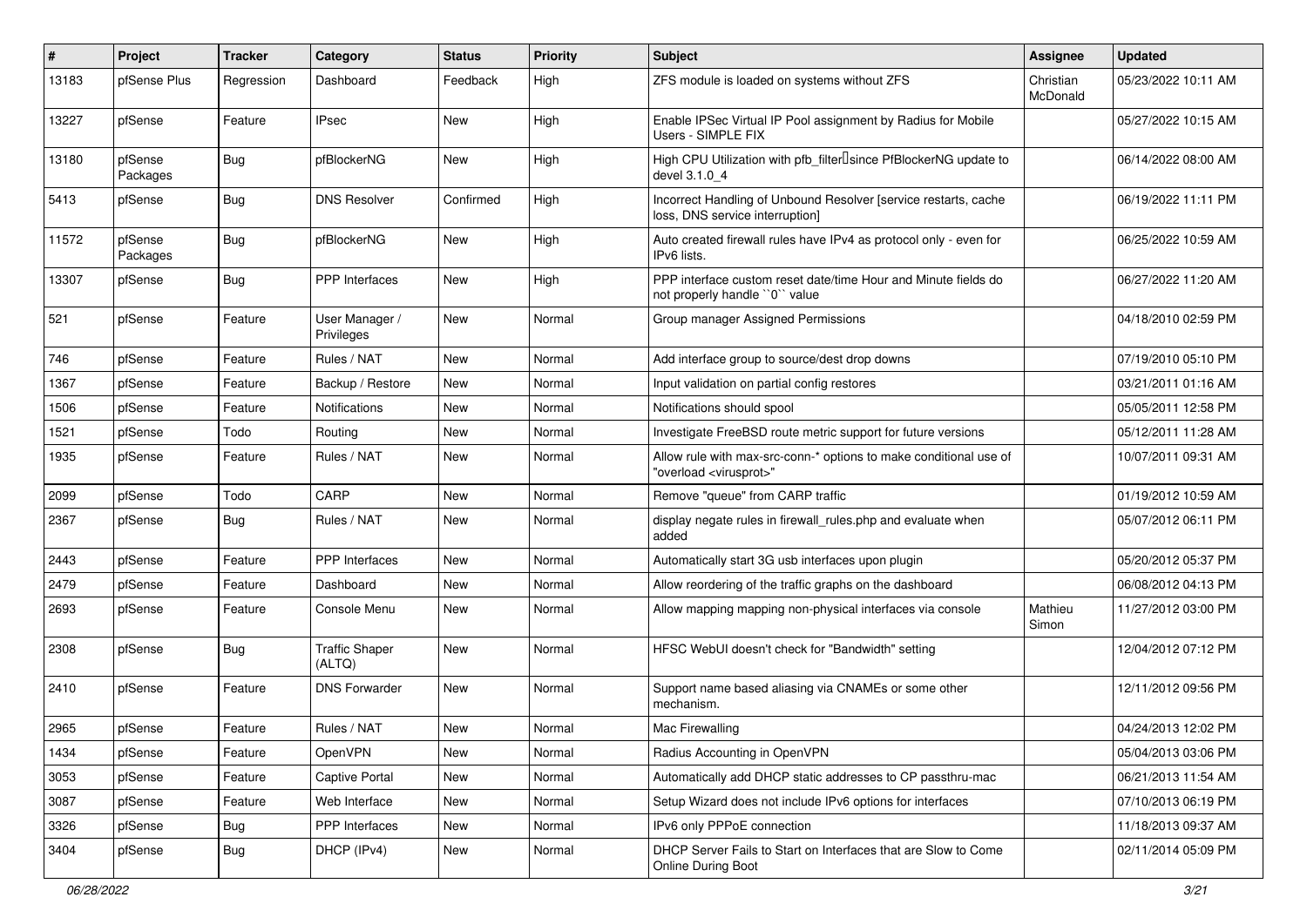| $\pmb{\#}$ | Project             | <b>Tracker</b> | Category                            | <b>Status</b> | <b>Priority</b> | <b>Subject</b>                                                                            | <b>Assignee</b> | <b>Updated</b>      |
|------------|---------------------|----------------|-------------------------------------|---------------|-----------------|-------------------------------------------------------------------------------------------|-----------------|---------------------|
| 3465       | pfSense             | Bug            | <b>Traffic Shaper</b><br>(ALTQ)     | New           | Normal          | Editing Traffic Shaper queues causes status_queues.php error                              |                 | 02/19/2014 01:53 AM |
| 3623       | pfSense             | Feature        | Package System                      | New           | Normal          | Allow each package to choose if it is restarted on interface events                       |                 | 04/26/2014 01:00 PM |
| 3552       | pfSense             | Feature        | PPP Interfaces                      | New           | Normal          | Allow configuring link keep-alive value in PPP                                            |                 | 05/14/2014 10:26 AM |
| 3696       | pfSense             | Feature        | Backup / Restore                    | New           | Normal          | Multiple items backup/restore                                                             |                 | 06/06/2014 02:33 PM |
| 3534       | pfSense             | Feature        | DHCP (IPv4)                         | <b>New</b>    | Normal          | DDNS using arbitrary zone primary                                                         |                 | 07/08/2014 11:40 AM |
| 2335       | pfSense             | Bug            | <b>Operating System</b>             | <b>New</b>    | Normal          | <b>IGMPProxy and CARP Results in System Instability Upon Reboot</b>                       |                 | 07/19/2014 10:25 PM |
| 3793       | pfSense             | Feature        | Rules / NAT                         | New           | Normal          | Enable external authentication support for rules                                          |                 | 08/05/2014 01:09 PM |
| 2117       | pfSense             | Feature        | <b>Operating System</b>             | New           | Normal          | 6RD support for ISPs like Swisscom                                                        |                 | 08/22/2014 10:40 AM |
| 3899       | pfSense             | Feature        | Web Interface                       | New           | Normal          | Add feature to allow reordering of <package> items in config.xml</package>                |                 | 09/27/2014 04:40 PM |
| 1848       | pfSense             | Bug            | <b>Traffic Shaper</b><br>(Limiters) | Confirmed     | Normal          | Limiters after policy routing has taken place do not behave<br>correctly                  |                 | 10/25/2014 09:18 PM |
| 3358       | pfSense             | Bug            | Package System                      | <b>New</b>    | Normal          | new version of <include file=""> is not required during reinstall all</include>           |                 | 12/26/2014 12:13 PM |
| 2593       | pfSense             | Feature        | <b>XMLRPC</b>                       | New           | Normal          | sync NTPD, SNMP config between HA members                                                 |                 | 01/14/2015 09:04 AM |
| 4292       | pfSense             | Feature        | <b>RRD</b> Graphs                   | New           | Normal          | Show 95th Percentile for IPv6 Traffic in RRD Graphs                                       |                 | 01/25/2015 02:24 PM |
| 4467       | pfSense             | Bug            | <b>Traffic Shaper</b><br>(ALTQ)     | New           | Normal          | Traffic Graphs shows wrong throughput when traffic shaping<br>enabled                     |                 | 02/23/2015 05:31 PM |
| 4506       | pfSense<br>Packages | Feature        | FreeRADIUS                          | New           | Normal          | FreeRADIUS groups/hunt groups                                                             |                 | 03/10/2015 08:51 PM |
| 228        | pfSense             | Feature        | Multi-WAN                           | <b>New</b>    | Normal          | Multi-WAN support with same gateway on multiple WANs                                      |                 | 04/11/2015 01:10 AM |
| 4646       | pfSense             | Feature        | Dashboard                           | New           | Normal          | Recover valuable vertical screen real estate in dashboard                                 |                 | 04/20/2015 07:46 PM |
| 4680       | pfSense             | <b>Bug</b>     | <b>DHCP Relay</b>                   | New           | Normal          | DHCP relay does not work with DHCP server on other end of<br>OpenVPN tunnel               |                 | 05/05/2015 06:55 PM |
| 4798       | pfSense             | Feature        | <b>DNS Resolver</b>                 | <b>New</b>    | Normal          | Make host and domain overrides available to both DNS Resolver<br>and DNS Forwarder        |                 | 06/29/2015 02:14 AM |
| 4989       | pfSense             | Feature        | <b>IPsec</b>                        | <b>New</b>    | Normal          | Allow all valid strongswan remote gateway options in gui                                  |                 | 08/20/2015 02:57 PM |
| 5075       | pfSense             | Bug            | Rules / NAT                         | Confirmed     | Normal          | pf errors that don't return a line number on first line don't file notice                 |                 | 09/01/2015 06:42 PM |
| 4628       | pfSense             | Feature        | Web Interface                       | New           | Normal          | Add GUI to manage loader tunables (e.g. loader.conf.local)                                |                 | 09/16/2015 04:28 PM |
| 1186       | pfSense             | <b>Bug</b>     | <b>RRD Graphs</b>                   | Confirmed     | Normal          | When in pure routing mode the rrd graphs are blank                                        |                 | 09/16/2015 04:31 PM |
| 5360       | pfSense             | Feature        | UPnP/NAT-PMP                        | New           | Normal          | Add possibility to configure independent "UPnP & NAT-PMP"<br>instances                    |                 | 10/31/2015 04:25 AM |
| 5174       | pfSense<br>Packages | Feature        | <b>NRPE</b>                         | New           | Normal          | nrpe: check sensors doesnt work, missing Imsensors                                        |                 | 11/15/2015 12:49 AM |
| 4406       | pfSense             | <b>Bug</b>     | <b>Operating System</b>             | Confirmed     | Normal          | ALTQ problems with wireless cloned interfaces                                             | Luiz Souza      | 11/19/2015 12:06 AM |
| 5525       | pfSense             | Feature        | OpenVPN                             | New           | Normal          | Add static routes for OpenVPN client remote peer addresses when<br>using non-default WANs |                 | 11/25/2015 08:44 AM |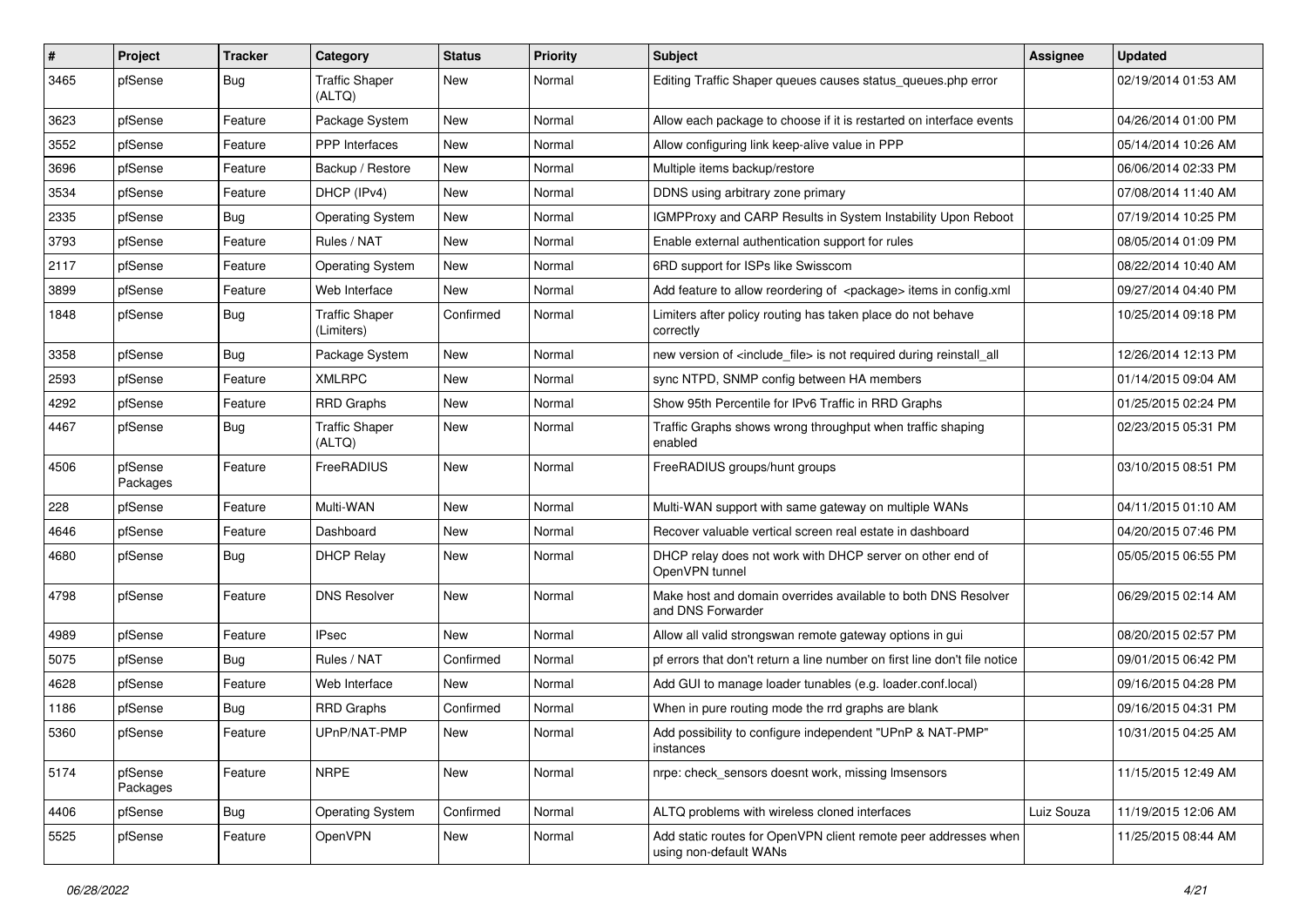| $\#$ | Project             | <b>Tracker</b> | Category                        | <b>Status</b> | Priority | <b>Subject</b>                                                                          | <b>Assignee</b>      | <b>Updated</b>      |
|------|---------------------|----------------|---------------------------------|---------------|----------|-----------------------------------------------------------------------------------------|----------------------|---------------------|
| 3115 | pfSense             | Feature        | Multi-WAN                       | <b>New</b>    | Normal   | Traffic shaping for multi WAN                                                           |                      | 12/07/2015 02:20 PM |
| 5751 | pfSense<br>Packages | <b>Bug</b>     | squidguard                      | <b>New</b>    | Normal   | SquidGuard target categories not saved when long "Domain List"<br>is provided           |                      | 01/10/2016 08:55 AM |
| 4501 | pfSense             | Feature        | <b>Notifications</b>            | New           | Normal   | Allow email report to send multiple destination                                         |                      | 02/06/2016 04:07 AM |
| 3706 | pfSense             | <b>Bug</b>     | User Manager /<br>Privileges    | <b>New</b>    | Normal   | Permission order affects default page on limited accounts, but<br>can't reorder         |                      | 02/06/2016 04:10 AM |
| 2276 | pfSense             | Feature        | Certificates                    | <b>New</b>    | Normal   | Remote CRL fetch support                                                                |                      | 02/06/2016 04:14 AM |
| 1574 | pfSense             | Feature        | User Manager /<br>Privileges    | New           | Normal   | Password quality enforcment.                                                            |                      | 02/06/2016 04:15 AM |
| 5445 | pfSense             | Todo           | Web Interface                   | <b>New</b>    | Normal   | Improve banner for "background activity"                                                |                      | 02/06/2016 04:43 AM |
| 32   | pfSense             | Todo           | User Manager /<br>Privileges    | New           | Normal   | PPPoE Server users integration with user manager                                        |                      | 02/06/2016 04:53 AM |
| 33   | pfSense             | Todo           | User Manager /<br>Privileges    | New           | Normal   | L2TP users integration with user manager                                                |                      | 02/06/2016 04:53 AM |
| 371  | pfSense             | Feature        | Rules / NAT                     | New           | Normal   | Allow moving of bogon and RFC 1918 rules                                                |                      | 02/06/2016 04:53 AM |
| 96   | pfSense             | Feature        | Rules / NAT                     | New           | Normal   | Add "All local networks" to source and destination drop down<br>boxen in firewall rules |                      | 02/06/2016 04:53 AM |
| 986  | pfSense             | Feature        | Web Interface                   | New           | Normal   | Dynamic states view                                                                     |                      | 02/06/2016 04:58 AM |
| 1307 | pfSense             | Feature        | Web Interface                   | <b>New</b>    | Normal   | Request: Option To Resolve Addresses in State Table Summary                             |                      | 02/06/2016 04:58 AM |
| 2138 | pfSense             | Bug            | <b>RRD Graphs</b>               | <b>New</b>    | Normal   | RRD Wireless graph broken in BSS mode                                                   |                      | 02/06/2016 04:59 AM |
| 2025 | pfSense             | Feature        | <b>Captive Portal</b>           | New           | Normal   | Captive Portal: Easy accessible Logout page instead of Logout<br>pop-up window          |                      | 02/06/2016 04:59 AM |
| 2315 | pfSense             | Feature        | <b>Traffic Shaper</b><br>(ALTQ) | <b>New</b>    | Normal   | Traffic Shaper - Adaptive Bandwidth Management                                          |                      | 02/06/2016 05:07 AM |
| 5950 | pfSense             | Feature        | DHCP (IPv6)                     | <b>New</b>    | Normal   | DHCPv6 Server support for PD of PD-obtained networks                                    |                      | 03/04/2016 03:04 AM |
| 5474 | pfSense             | Feature        | Interfaces                      | <b>New</b>    | Normal   | Add 802.1x configuration to wired interfaces.                                           |                      | 03/16/2016 04:32 PM |
| 1675 | pfSense             | <b>Bug</b>     | <b>Captive Portal</b>           | <b>New</b>    | Normal   | Captive portal logout problems with pop-up blockers.                                    | <b>Jared Dillard</b> | 03/28/2016 01:37 PM |
| 3862 | pfSense             | Feature        | <b>IGMP Proxy</b>               | New           | Normal   | Allow configuration of IGMP proxy's 'quickleave' parameter from<br>the web interface    |                      | 04/05/2016 03:24 AM |
| 6213 | pfSense             | Feature        | <b>IPsec</b>                    | <b>New</b>    | Normal   | IPSEC: IPV4/IPV6 dual-interface-stack support for Mobile IKE                            |                      | 04/20/2016 07:48 AM |
| 6215 | pfSense             | Feature        | Web Interface                   | <b>New</b>    | Normal   | Create consistent UI for admin access security                                          |                      | 04/20/2016 03:05 PM |
| 6220 | pfSense             | <b>Bug</b>     | <b>Operating System</b>         | Confirmed     | Normal   | state mismatch with host-initiated traffic matching binat to IP not<br>locally assigned | Luiz Souza           | 06/08/2016 09:23 AM |
| 6471 | pfSense<br>Packages | Bug            | squidguard                      | New           | Normal   | pfsense 2.3.1 squidguard -> common ACL -> Target Rules List<br>missing.                 |                      | 06/08/2016 06:22 PM |
| 6493 | pfSense             | Bug            | Web Interface                   | Confirmed     | Normal   | Dynamic DNS clients slow page load                                                      |                      | 06/17/2016 03:43 AM |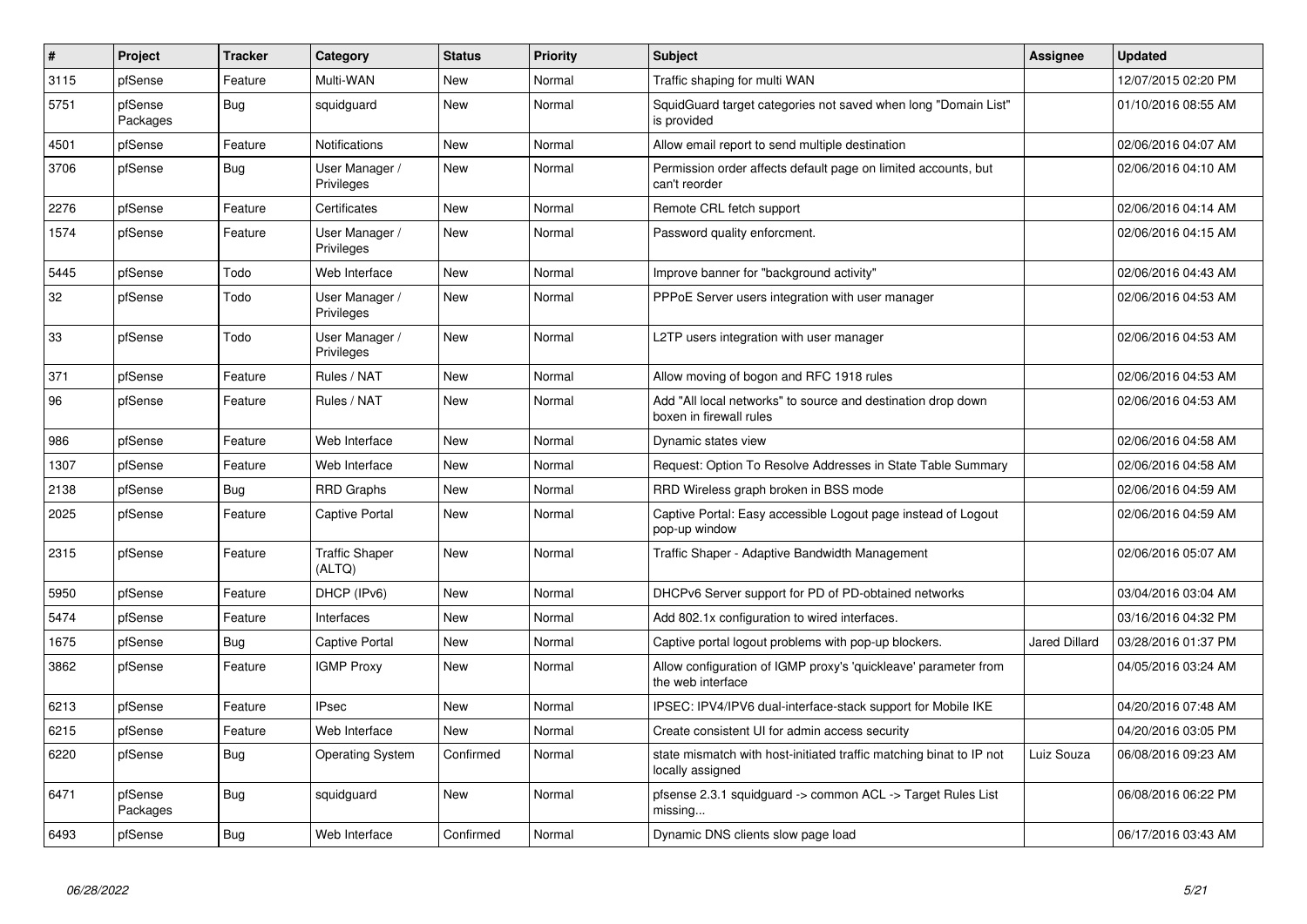| $\#$ | Project             | <b>Tracker</b> | Category                            | <b>Status</b> | <b>Priority</b> | <b>Subject</b>                                                                                | <b>Assignee</b>      | <b>Updated</b>      |
|------|---------------------|----------------|-------------------------------------|---------------|-----------------|-----------------------------------------------------------------------------------------------|----------------------|---------------------|
| 6500 | pfSense             | Feature        | Package System                      | New           | Normal          | Should be a way to determine which packages are available<br>without having to update/install |                      | 06/17/2016 05:34 PM |
| 6517 | pfSense             | Bug            | <b>IPsec</b>                        | Confirmed     | Normal          | Adding mobile IPsec phase 2 entries requires restart of<br>strongswan                         |                      | 06/21/2016 11:04 PM |
| 6521 | pfSense<br>Packages | Bug            | squidguard                          | New           | Normal          | pfsense 2.3.1 squidguard -> Groups ACL -> Target Rules List<br>missing                        |                      | 06/25/2016 10:49 PM |
| 6580 | pfSense             | Bug            | <b>Operating System</b>             | Confirmed     | Normal          | Bridge with down member interface sends ICMP unreachables<br>where it shouldn't               |                      | 07/05/2016 05:40 PM |
| 4428 | pfSense             | <b>Bug</b>     | Interfaces                          | Confirmed     | Normal          | Setting media option on em(4) leads to infinite link cycling                                  |                      | 07/06/2016 12:45 AM |
| 5887 | pfSense             | Bug            | Interfaces                          | Confirmed     | Normal          | hardware_offloading_applyflags sets/unsets most values when<br>already set correctly          |                      | 07/06/2016 03:31 PM |
| 4010 | pfSense             | Feature        | OpenVPN                             | New           | Normal          | OpenVPN always loads engines available on openssl                                             |                      | 07/08/2016 10:29 PM |
| 5791 | pfSense             | <b>Bug</b>     | Rules / NAT                         | Confirmed     | Normal          | tftp-proxy functionality is easilly broken by unrelated rules                                 |                      | 07/10/2016 12:24 AM |
| 6605 | pfSense             | Bug            | Interfaces                          | Confirmed     | Normal          | rc.linkup logic issues with actions taken                                                     |                      | 07/12/2016 07:46 PM |
| 3382 | pfSense             | Bug            | <b>IGMP Proxy</b>                   | New           | Normal          | IGMPPROXY fails with more than 32 interfaces                                                  |                      | 07/12/2016 11:01 PM |
| 6614 | pfSense             | Bug            | Web Interface                       | Confirmed     | Normal          | Dashboard high CPU usage                                                                      |                      | 07/14/2016 03:04 PM |
| 6569 | pfSense             | Feature        | <b>NTPD</b>                         | New           | Normal          | Support Rockwell ZODIAC binary protocol (Jupiter receiver) for<br>high precision              | Jim Pingle           | 07/18/2016 11:45 AM |
| 6627 | pfSense             | Bug            | Rules / NAT                         | New           | Normal          | floating tab match rules ignore quick action so should be removed                             |                      | 07/18/2016 02:15 PM |
| 5367 | pfSense             | <b>Bug</b>     | Web Interface                       | New           | Normal          | Safari repeatedly tries to reload dashboard                                                   | <b>Jared Dillard</b> | 08/22/2016 11:08 AM |
| 5616 | pfSense             | Feature        | Wireless                            | <b>New</b>    | Normal          | <b>Incorrect Wireless Channel</b>                                                             | Jim<br>Thompson      | 10/09/2016 03:33 PM |
| 2573 | pfSense             | Feature        | <b>Captive Portal</b>               | New           | Normal          | Captive Portal support of RADIUS POD (Packet of Disconnect)                                   |                      | 10/17/2016 03:14 AM |
| 3824 | pfSense             | <b>Bug</b>     | <b>Traffic Shaper</b><br>(Limiters) | Confirmed     | Normal          | Limiters on bridge break traffic outside locally-configured IP<br>subnets                     | Luiz Souza           | 11/03/2016 07:16 PM |
| 6803 | pfSense             | <b>Bug</b>     | Web Interface                       | New           | Normal          | CSRF timeout occurs when it (probably) shouldn't                                              |                      | 11/03/2016 09:43 PM |
| 1813 | pfSense             | Bug            | Rules / NAT                         | Confirmed     | Normal          | Static routes on WAN interfaces overridden by route-to for<br>firewall-initiated traffic      |                      | 11/09/2016 02:06 PM |
| 6917 | pfSense             | Feature        | Upgrade                             | <b>New</b>    | Normal          | Add ability to choose from what IP/IFACE you search for updates                               |                      | 11/11/2016 09:51 AM |
| 6956 | pfSense             | Feature        | <b>Captive Portal</b>               | New           | Normal          | Allow more control over concurrent logins                                                     |                      | 11/23/2016 12:01 PM |
| 3962 | pfSense<br>Packages | <b>Bug</b>     | ladvd                               | Confirmed     | Normal          | LADVD interface handling issues with lagg and bridge                                          |                      | 12/05/2016 01:59 PM |
| 6083 | pfSense<br>Packages | <b>Bug</b>     | Squid                               | New           | Normal          | Suqid Realtime Monitor / Squid Cache Table not diplaying<br>correctly                         |                      | 12/06/2016 07:25 AM |
| 7040 | pfSense             | Bug            | Interfaces                          | New           | Normal          | Issue when disabling an interface                                                             |                      | 12/26/2016 02:56 AM |
| 7000 | pfSense<br>Packages | Feature        | ntop                                | New           | Normal          | ntopng historical data needs to be reworked                                                   |                      | 01/14/2017 09:20 AM |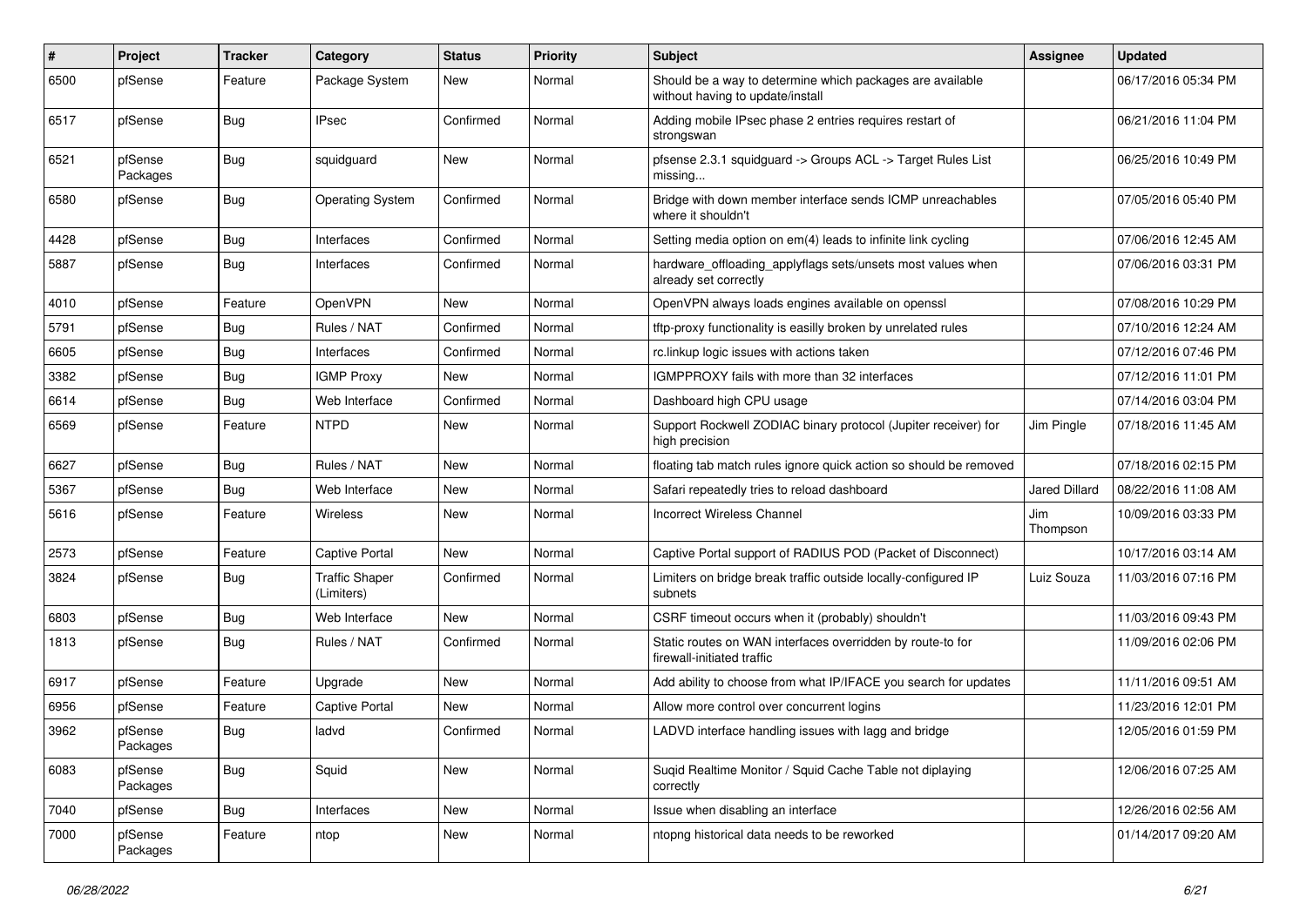| $\sharp$ | Project             | <b>Tracker</b> | Category                        | <b>Status</b> | Priority | Subject                                                                                                               | <b>Assignee</b> | <b>Updated</b>      |
|----------|---------------------|----------------|---------------------------------|---------------|----------|-----------------------------------------------------------------------------------------------------------------------|-----------------|---------------------|
| 4474     | pfSense             | <b>Bug</b>     | Package System                  | Confirmed     | Normal   | IP address change triggers reload of all packages                                                                     |                 | 02/13/2017 07:21 AM |
| 5813     | pfSense             | Feature        | <b>Traffic Shaper</b><br>(ALTQ) | New           | Normal   | Replacement of layer7 filter                                                                                          |                 | 02/18/2017 05:08 PM |
| 5850     | pfSense             | Feature        | User Manager /<br>Privileges    | New           | Normal   | Limit "WebCfg - System: User Manager page" privilege to<br>non-admins and non-admin groups                            |                 | 02/19/2017 10:04 AM |
| 7238     | pfSense             | Bug            | Web Interface                   | New           | Normal   | Menu layout broken when using "Hostname in Menu" with long<br>hostnames                                               |                 | 02/21/2017 07:01 AM |
| 7292     | pfSense             | Feature        | Dynamic DNS                     | New           | Normal   | DynamicDNS configuration does not sync to HA secondary                                                                |                 | 02/21/2017 04:56 PM |
| 4061     | pfSense             | Bug            | DHCP (IPv4)                     | Confirmed     | Normal   | dhcpd doesn't send client-hostname to peer, breaking DHCP lease<br>registrations w/HA                                 |                 | 02/24/2017 08:58 PM |
| 5306     | pfSense             | Bug            | Package System                  | <b>New</b>    | Normal   | textarea fields should have linebreaks sanitized automatically on<br>save                                             |                 | 03/03/2017 04:15 AM |
| 3697     | pfSense             | Feature        | Backup / Restore                | New           | Normal   | New backup/restore area: Certificates                                                                                 |                 | 03/11/2017 11:30 AM |
| 7367     | pfSense<br>Packages | Feature        | Squid                           | New           | Normal   | <b>Wizard for Squid</b>                                                                                               |                 | 03/14/2017 01:59 PM |
| 7403     | pfSense<br>Packages | Bug            | FreeRADIUS                      | New           | Normal   | Captive Portal + freeradius2 + MySQL problems with German<br>Umlaut                                                   |                 | 03/17/2017 09:12 AM |
| 7402     | pfSense             | <b>Bug</b>     | Web Interface                   | New           | Normal   | Inconsistent use of htmlentities validation checks                                                                    |                 | 03/21/2017 08:58 AM |
| 7453     | pfSense<br>Packages | <b>Bug</b>     | <b>ACME</b>                     | <b>New</b>    | Normal   | DNS-ovh need to save or display consumer key                                                                          |                 | 04/06/2017 10:54 AM |
| 7476     | pfSense             | Bug            | Logging                         | New           | Normal   | Dirty buffer used to build log messages?                                                                              |                 | 04/17/2017 09:51 PM |
| 2676     | pfSense             | Feature        | Rules / NAT                     | New           | Normal   | Reply-to option in firewall rule                                                                                      |                 | 05/05/2017 03:15 PM |
| 7551     | pfSense             | Bug            | Rules / NAT                     | New           | Normal   | Dynamic IPsec endpoints not added to rule set after WAN<br>down/up                                                    |                 | 05/16/2017 02:26 PM |
| 7589     | pfSense             | Bug            | Diagnostics                     | New           | Normal   | diag edit.php old print info box                                                                                      |                 | 05/20/2017 05:02 PM |
| 7590     | pfSense             | <b>Bug</b>     | Diagnostics                     | New           | Normal   | diag_edit do not save when nothing to sae (in directory browse<br>view)                                               |                 | 05/20/2017 05:04 PM |
| 6038     | pfSense             | Feature        | Interfaces                      | New           | Normal   | Add ability to configure which interface is chosen for defining<br>hostname IP in /etc/hosts                          |                 | 07/07/2017 09:56 AM |
| 7734     | pfSense             | <b>Bug</b>     | DHCP (IPv6)                     | <b>New</b>    | Normal   | Using opton ia pd0 does not renew prefix and prefix get dropped                                                       |                 | 07/31/2017 03:46 AM |
| 7747     | pfSense             | Feature        | Console Menu                    | New           | Normal   | Minor UI Tweak: Make hitting enter on the console (esp via SSH)<br>should not log you out, but simply redraw the menu |                 | 08/01/2017 04:03 PM |
| 7773     | pfSense             | Feature        | <b>IPsec</b>                    | New           | Normal   | IPSec using IKEv2 with split DNS not using provided domain<br>names                                                   |                 | 08/15/2017 05:25 PM |
| 2963     | pfSense             | Feature        | Captive Portal                  | New           | Normal   | Captive Portal MAC authentication request                                                                             |                 | 08/22/2017 09:09 PM |
| 7691     | pfSense<br>Packages | Feature        | Squid                           | New           | Normal   | Allow for custom icap services for squid                                                                              |                 | 08/24/2017 03:16 AM |
| 7821     | pfSense             | <b>Bug</b>     | DHCP (IPv6)                     | New           | Normal   | GIF does not support broadcast                                                                                        |                 | 08/29/2017 10:50 AM |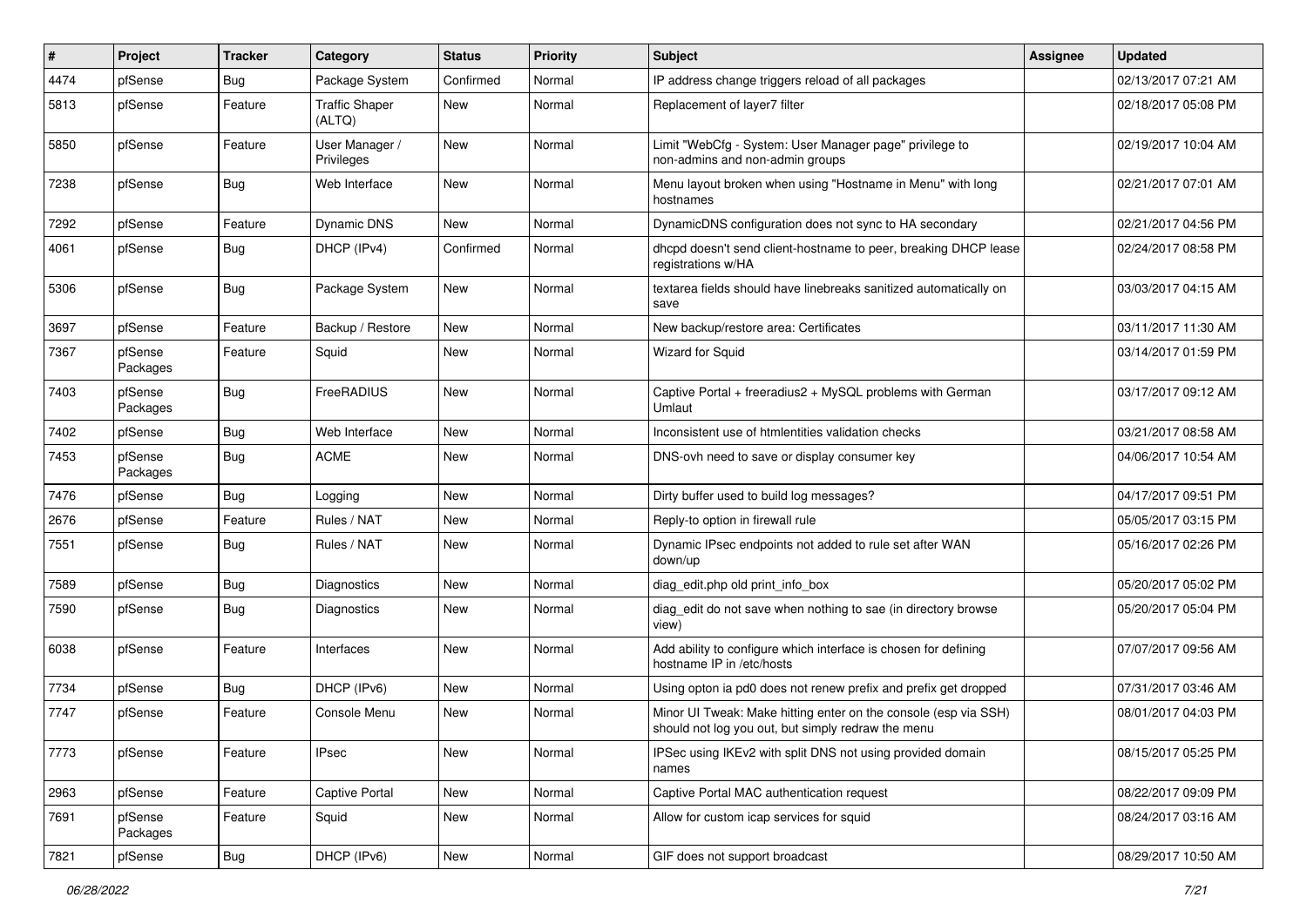| $\pmb{\#}$ | Project             | <b>Tracker</b> | Category                            | <b>Status</b> | <b>Priority</b> | <b>Subject</b>                                                                                                                    | <b>Assignee</b> | <b>Updated</b>      |
|------------|---------------------|----------------|-------------------------------------|---------------|-----------------|-----------------------------------------------------------------------------------------------------------------------------------|-----------------|---------------------|
| 7085       | pfSense             | Feature        | Rules / NAT                         | <b>New</b>    | Normal          | Edit Firewall Rules Seperator                                                                                                     |                 | 09/10/2017 09:15 AM |
| 7852       | pfSense             | Feature        | <b>DNS Resolver</b>                 | <b>New</b>    | Normal          | Add views support to Unbound GUI                                                                                                  |                 | 09/11/2017 12:26 PM |
| 7863       | pfSense             | <b>Bug</b>     | User Manager /<br>Privileges        | New           | Normal          | The "WebCfg - All pages" permission inclueds the "User - System:<br>Shell account access" even though that is not a WebCofg page. |                 | 09/16/2017 05:13 AM |
| 4796       | pfSense             | Feature        | Routing                             | <b>New</b>    | Normal          | Support Multiple FIBs in pfSense                                                                                                  | Luiz Souza      | 09/22/2017 12:12 AM |
| 7888       | pfSense             | Feature        | Package System                      | New           | Normal          | Add a button in package manager GUI to upgrade all packages                                                                       |                 | 09/28/2017 05:50 AM |
| 7899       | pfSense             | Bug            | <b>Traffic Shaper</b><br>(ALTQ)     | New           | Normal          | a floating 'match' rule on LAN does not put traffic from a broswer<br>on a clientpc into a shaper queue                           |                 | 09/28/2017 09:16 AM |
| 7922       | pfSense             | Feature        | Rules / NAT                         | New           | Normal          | Add the option to select the ISP IPv6 Delegated Prefix as a<br>destination in firewall rules                                      |                 | 10/10/2017 06:36 PM |
| 7956       | pfSense             | Feature        | Web Interface                       | New           | Normal          | Favicon able to match GUI colour setting?                                                                                         |                 | 10/17/2017 06:36 AM |
| 7957       | pfSense             | Feature        | Web Interface                       | New           | Normal          | GUI theme - separate "colour" from "compact/normal" in theme<br>dropdown                                                          |                 | 10/17/2017 06:58 AM |
| 7954       | pfSense<br>Packages | Bug            | Squid                               | Confirmed     | Normal          | Package upgrade/reinstall gets stuck on deinstall if the<br>package-provided service is not running                               |                 | 10/18/2017 12:04 PM |
| 7971       | pfSense             | Feature        | <b>Captive Portal</b>               | New           | Normal          | Allow import, export and synchronization of MACs under Captive<br>Portal service                                                  |                 | 10/19/2017 04:56 AM |
| 7988       | pfSense             | Feature        | Web Interface                       | New           | Normal          | Compact Theme based on Compact-RED with the default theme<br>colors.                                                              |                 | 10/23/2017 05:34 AM |
| 8004       | pfSense             | Bug            | <b>NAT Reflection</b>               | New           | Normal          | Error notice for a deleted NAT that had a RULE or an existing NAT<br>which is claimed to have no NAT port                         |                 | 10/24/2017 06:39 PM |
| 8066       | pfSense             | <b>Bug</b>     | Routing                             | <b>New</b>    | Normal          | Static routes not applied when they go out a interface using carp                                                                 |                 | 11/08/2017 02:04 AM |
| 8072       | pfSense             | <b>Bug</b>     | <b>Traffic Shaper</b><br>(Limiters) | New           | Normal          | Limiter / Queue mask issues?                                                                                                      | Ivor Kreso      | 11/08/2017 07:56 PM |
| 8073       | pfSense             | <b>Bug</b>     | <b>IPsec</b>                        | New           | Normal          | Traffic inexplicably not going through IPSEC despite (in theory)<br>matching SPs                                                  |                 | 11/09/2017 02:51 AM |
| 8078       | pfSense             | Feature        | <b>PPP</b> Interfaces               | <b>New</b>    | Normal          | <b>PPPoE Reconnect Wait Time</b>                                                                                                  |                 | 11/09/2017 05:13 PM |
| 8121       | pfSense<br>Packages | Feature        | haproxy                             | New           | Normal          | haproxy, allow to generate backends even they don't seem to be<br>used                                                            |                 | 11/23/2017 04:04 AM |
| 3185       | pfSense             | Feature        | DHCP (IPv6)                         | New           | Normal          | Accommodate a DHCPv6 failover-like mechanism                                                                                      |                 | 11/24/2017 10:44 AM |
| 8130       | pfSense             | Bug            | <b>Traffic Graphs</b>               | <b>New</b>    | Normal          | Status - Monitoring - Area chart displays traffic data differently<br>than Line or Bar charts                                     |                 | 11/26/2017 01:40 PM |
| 8176       | pfSense             | Bug            | Package System                      | New           | Normal          | /schema/packages.dtd -- referenced in *xml, but missing?                                                                          |                 | 12/09/2017 06:52 PM |
| 8178       | pfSense             | Feature        | Package System                      | New           | Normal          | Allow setting attributes for form elements in package XML                                                                         |                 | 12/09/2017 07:48 PM |
| 8199       | pfSense<br>Packages | Feature        | <b>BIND</b>                         | New           | Normal          | Support reordering and/or sort alphabetically across BIND<br>package                                                              |                 | 12/12/2017 02:05 AM |
| 8168       | pfSense             | Feature        | <b>IPsec</b>                        | New           | Normal          | strongswan dhcp option                                                                                                            |                 | 12/19/2017 04:14 AM |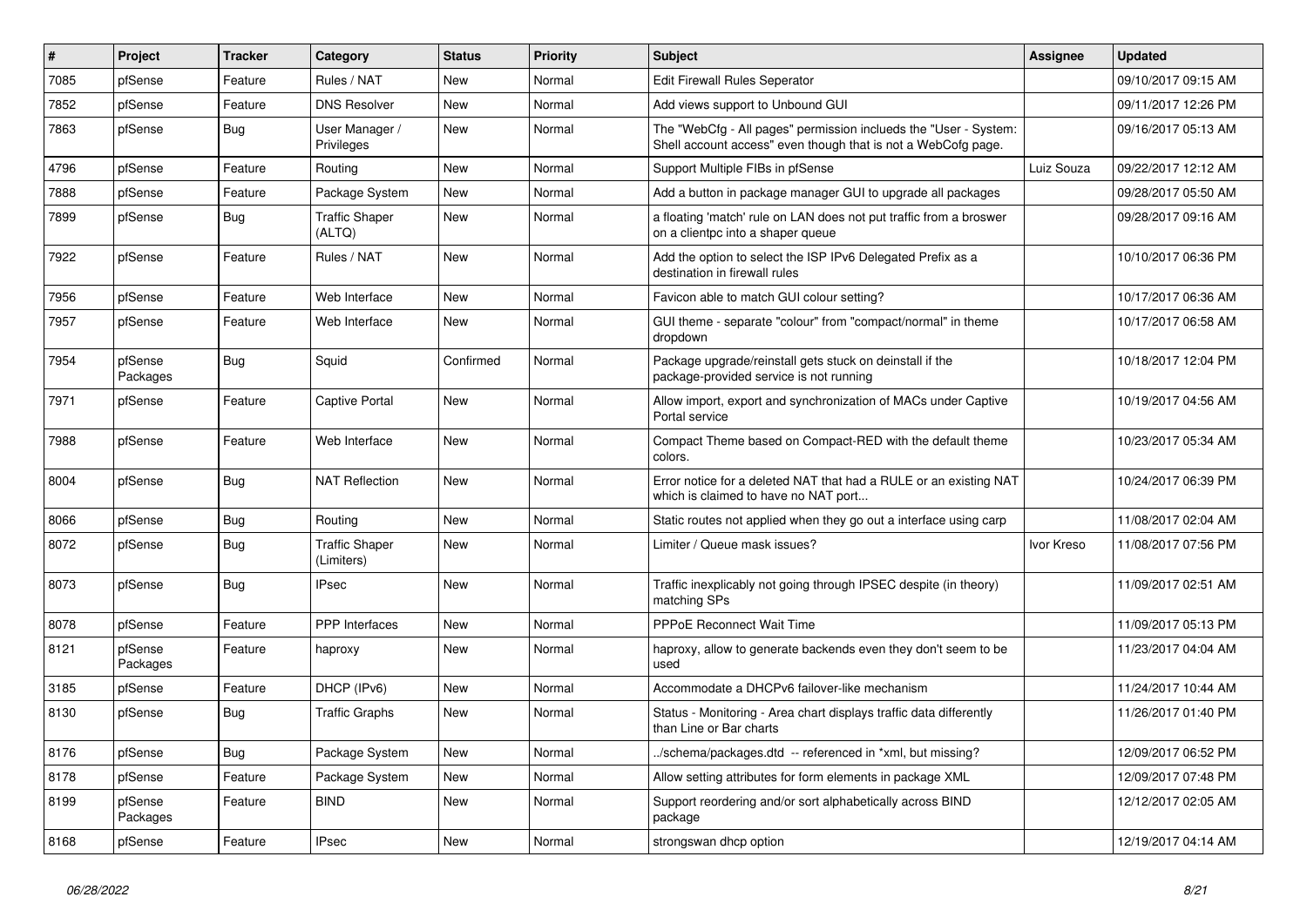| $\pmb{\#}$ | Project             | <b>Tracker</b> | Category                                               | <b>Status</b> | <b>Priority</b> | <b>Subject</b>                                                                                                          | <b>Assignee</b>      | <b>Updated</b>      |
|------------|---------------------|----------------|--------------------------------------------------------|---------------|-----------------|-------------------------------------------------------------------------------------------------------------------------|----------------------|---------------------|
| 8213       | pfSense<br>Packages | <b>Bug</b>     | haproxy                                                | New           | Normal          | acl src file not populated from alias                                                                                   |                      | 12/21/2017 02:02 PM |
| 7281       | pfSense             | Feature        | OpenVPN                                                | New           | Normal          | OpenVPN: Add support for IPv6 dynamic prefix selection                                                                  |                      | 12/21/2017 08:56 PM |
| 8236       | pfSense             | Feature        | <b>DNS Resolver</b>                                    | New           | Normal          | Ability to configure "forward-first" and "forward-host" options for<br>more robust domain overrides in DNS Resolver     |                      | 12/26/2017 01:26 AM |
| 4899       | pfSense             | Feature        | DHCP (IPv4)                                            | New           | Normal          | Additional BOOTP/DHCP Options should allow a force option                                                               |                      | 01/02/2018 02:24 PM |
| 7462       | pfSense<br>Packages | Bug            | haproxy                                                | New           | Normal          | HAproxy not rebinding properly after WAN DHCP IP change                                                                 |                      | 01/11/2018 09:15 AM |
| 8262       | pfSense             | Feature        | <b>IPv6 Router</b><br><b>Advertisements</b><br>(RADVD) | New           | Normal          | Make each prefix flags configurable separately.                                                                         |                      | 01/16/2018 12:35 PM |
| 8180       | pfSense<br>Packages | <b>Bug</b>     | syslog-ng                                              | New           | Normal          | syslog-ng default log file                                                                                              |                      | 01/16/2018 12:53 PM |
| 8285       | pfSense             | <b>Bug</b>     | Web Interface                                          | New           | Normal          | Actions on stale data may result in catastrophic results                                                                |                      | 01/16/2018 08:08 PM |
| 8229       | pfSense<br>Packages | <b>Bug</b>     | syslog-ng                                              | New           | Normal          | syslog-ng stops parsing logs after logrotate run                                                                        |                      | 01/26/2018 12:00 PM |
| 7216       | pfSense             | Feature        | Web Interface                                          | New           | Normal          | Allow user to choose date display format                                                                                | <b>Phillip Davis</b> | 02/02/2018 04:20 PM |
| 8295       | pfSense<br>Packages | <b>Bug</b>     | syslog-ng                                              | New           | Normal          | syslog-ng logrotates tls files                                                                                          |                      | 02/14/2018 06:12 AM |
| 8224       | pfSense<br>Packages | Feature        | FreeRADIUS                                             | New           | Normal          | Add "OU" field to FreeRADIUS page                                                                                       |                      | 02/21/2018 12:53 AM |
| 8346       | pfSense             | Feature        | <b>IPsec</b>                                           | <b>New</b>    | Normal          | Let pFSense act as an IPSec XAuth VPN Client                                                                            |                      | 02/23/2018 07:39 AM |
| 8349       | pfSense             | Feature        | <b>Traffic Graphs</b>                                  | New           | Normal          | Show the actual numerical information (upload/download speeds)<br>in the traffic graph dashboard widget                 | Jared Dillard        | 02/28/2018 09:42 AM |
| 3882       | pfSense             | Feature        | Web Interface                                          | New           | Normal          | Add OUI database to the base system, remove dependency on<br>nmap                                                       |                      | 03/08/2018 06:44 PM |
| 8401       | pfSense             | <b>Bug</b>     | Installer                                              | New           | Normal          | Issues related to keys representing alphabetic characters specific<br>to Scandinavian languages and to some other keys. |                      | 03/30/2018 11:06 AM |
| 8406       | pfSense             | <b>Bug</b>     | Dynamic DNS                                            | New           | Normal          | DDNS IPV6 Cloudflare Client does not detect PPOE address                                                                |                      | 03/31/2018 11:56 AM |
| 8122       | pfSense             | <b>Bug</b>     | OpenVPN                                                | <b>New</b>    | Normal          | openvpn client is unable to use OTP (temporary) passwords                                                               |                      | 04/16/2018 09:28 AM |
| 701        | pfSense             | Feature        | Rules / NAT                                            | New           | Normal          | Interface groups with NAT                                                                                               |                      | 05/11/2018 10:12 PM |
| 8560       | pfSense<br>Packages | <b>Bug</b>     | <b>ACME</b>                                            | New           | Normal          | ACME: can't update DNS records in DNSMadeEasy registar for<br>several domains with different API keys/ids               |                      | 06/08/2018 01:28 PM |
| 8566       | pfSense             | <b>Bug</b>     | CARP                                                   | New           | Normal          | Wrong IPv6 source in NS request in case using of IPv6 alias                                                             |                      | 06/12/2018 01:26 PM |
| 8567       | pfSense             | Bug            | CARP                                                   | New           | Normal          | Using IPv6 VIP alias for services may affect CARP IPv6 VIP work                                                         |                      | 06/12/2018 01:26 PM |
| 1940       | pfSense             | Todo           | Logging                                                | New           | Normal          | Integrate rSyslogd                                                                                                      |                      | 07/06/2018 02:11 PM |
| 8641       | pfSense             | Feature        | Web Interface                                          | New           | Normal          | Need way to disable HSTS and/or replace webConfigurator<br>certificate from CLI                                         |                      | 07/16/2018 10:21 AM |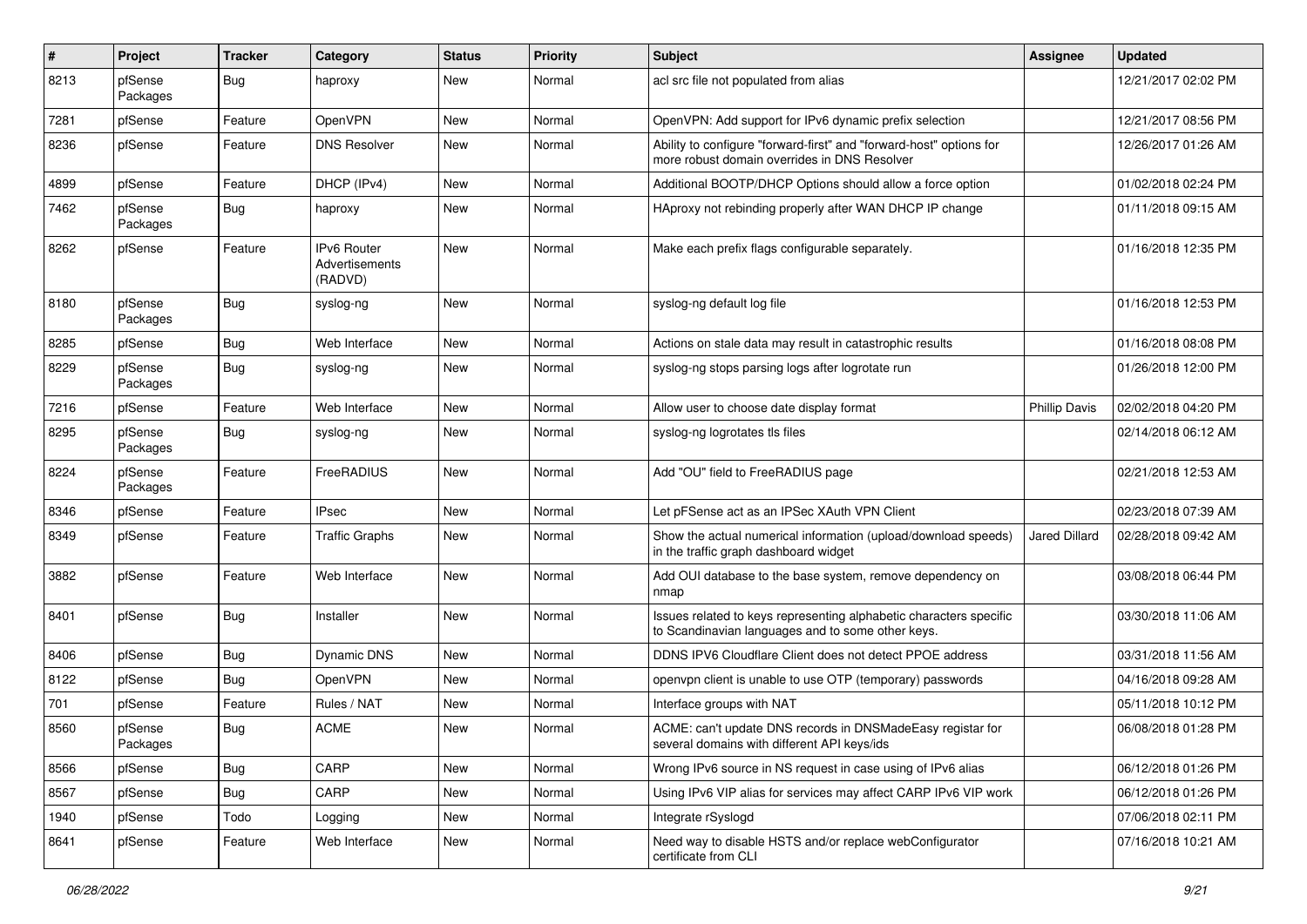| $\pmb{\#}$ | Project             | <b>Tracker</b> | Category                            | <b>Status</b> | <b>Priority</b> | <b>Subject</b>                                                                                                                             | <b>Assignee</b> | <b>Updated</b>      |
|------------|---------------------|----------------|-------------------------------------|---------------|-----------------|--------------------------------------------------------------------------------------------------------------------------------------------|-----------------|---------------------|
| 8385       | pfSense             | Feature        | Rules / NAT                         | New           | Normal          | Utilize IP addresses from successfully authenticated OpenVPN<br>endpoints to Update Firewall Rules                                         |                 | 07/19/2018 03:07 PM |
| 8419       | pfSense             | Bug            | Web Interface                       | <b>New</b>    | Normal          | webgui, when menubar is fixed to the top of the screen, the last<br>items of long menus cannot be seen/used.                               |                 | 07/19/2018 03:10 PM |
| 1924       | pfSense             | Feature        | <b>Captive Portal</b>               | New           | Normal          | Ability of CP's allowed IP addresses to use aliases                                                                                        |                 | 07/26/2018 04:28 AM |
| 8705       | pfSense<br>Packages | <b>Bug</b>     | syslog-ng                           | New           | Normal          | Syslog-NG error in latest snapshot                                                                                                         |                 | 07/27/2018 10:17 AM |
| 8711       | pfSense             | Bug            | <b>IGMP Proxy</b>                   | <b>New</b>    | Normal          | igmpproxy with PPPoE Interfaces                                                                                                            |                 | 07/28/2018 09:21 AM |
| 8752       | pfSense<br>Packages | <b>Bug</b>     | squidguard                          | New           | Normal          | For SquidGuard in "Common ACL" menu "Target Rules List"<br>"access" option always stays with default value '---' for my Target<br>category |                 | 08/06/2018 05:53 AM |
| 8836       | pfSense<br>Packages | Feature        | FreeRADIUS                          | <b>New</b>    | Normal          | Define Idap group vlan assignment in users file                                                                                            |                 | 08/26/2018 07:53 AM |
| 8902       | pfSense<br>Packages | <b>Bug</b>     | haproxy                             | New           | Normal          | HAproxy package not use custom DNS for lookup on apply new<br>config                                                                       |                 | 09/16/2018 08:16 AM |
| 9025       | pfSense<br>Packages | <b>Bug</b>     | squidguard                          | New           | Normal          | SquidGard + Target categories                                                                                                              |                 | 10/08/2018 01:00 AM |
| 1136       | pfSense             | Feature        | Rules / NAT                         | New           | Normal          | Add logic to automatically avoid route-to for static route networks                                                                        |                 | 10/09/2018 05:11 AM |
| 8769       | pfSense<br>Packages | Feature        | FreeRADIUS                          | <b>New</b>    | Normal          | Allow FreeRADIUS users to change their own Passwords and<br><b>Pins</b>                                                                    |                 | 10/11/2018 11:34 AM |
| 9037       | pfSense             | <b>Bug</b>     | <b>DNS Resolver</b>                 | <b>New</b>    | Normal          | Unbound not logging to syslog after reboot                                                                                                 |                 | 10/12/2018 05:09 AM |
| 8869       | pfSense<br>Packages | Feature        | haproxy                             | New           | Normal          | HAproxy should use RFC 7919 DH parameter files                                                                                             |                 | 10/17/2018 10:46 AM |
| 9063       | pfSense             | Feature        | Dynamic DNS                         | New           | Normal          | Allow dynamic DNS client entry to specify which Check IP service<br>to use                                                                 |                 | 10/24/2018 11:53 AM |
| 9077       | pfSense<br>Packages | Feature        | haproxy                             | New           | Normal          | haproxy UI: Add seperator lines                                                                                                            |                 | 10/29/2018 06:06 AM |
| 9094       | pfSense             | <b>Bug</b>     | Hardware / Drivers                  | Assigned      | Normal          | MBT console settings are not forced to video console                                                                                       |                 | 11/07/2018 10:23 AM |
| 9143       | pfSense<br>Packages | <b>Bug</b>     | ntop                                | New           | Normal          | ntopng not displaying values in historical correctly                                                                                       |                 | 11/22/2018 07:24 AM |
| 8963       | pfSense             | <b>Bug</b>     | <b>Traffic Shaper</b><br>(Limiters) | New           | Normal          | 2.4.4 Limiters don't work after CARP fail-over                                                                                             |                 | 12/10/2018 06:40 AM |
| 9079       | pfSense<br>Packages | Bug            | ntop                                | New           | Normal          | High CPU usage of ntopng even during IDLE and no network<br>traffic                                                                        |                 | 12/16/2018 02:40 PM |
| 9241       | pfSense             | Bug            | Interfaces                          | New           | Normal          | Ethernet link cycles up/down if "auto-negotiate" is explicitly<br>selected in interface configuration                                      |                 | 12/31/2018 08:36 PM |
| 9261       | pfSense<br>Packages | Bug            | haproxy                             | New           | Normal          | haproxy GUI failure                                                                                                                        |                 | 01/08/2019 12:41 PM |
| 7244       | pfSense             | Feature        | Developer Tools                     | New           | Normal          | Publish pfsense as a Vagrant Basebox                                                                                                       |                 | 01/29/2019 04:09 AM |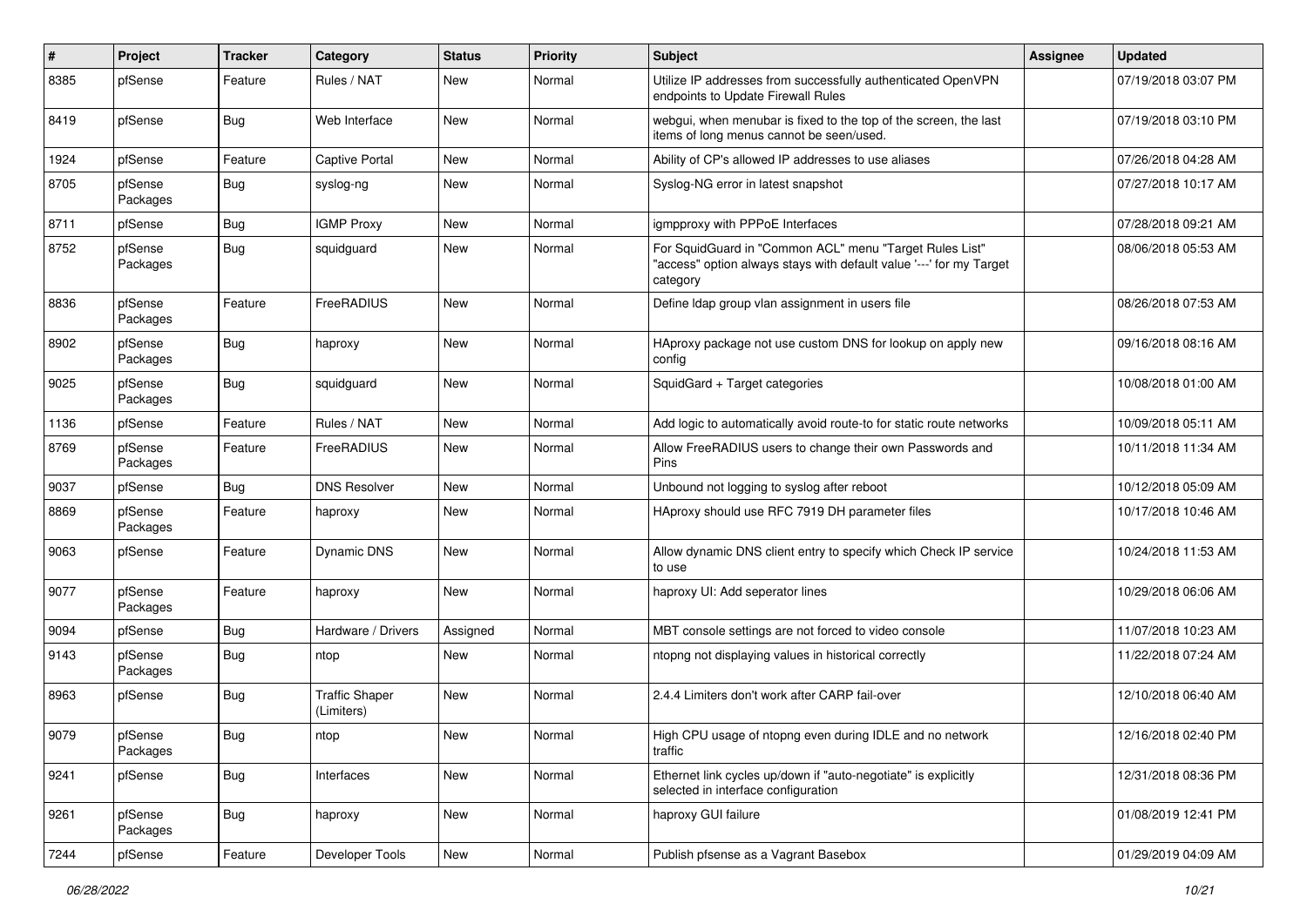| $\sharp$ | Project             | <b>Tracker</b> | Category                     | Status     | <b>Priority</b> | <b>Subject</b>                                                                                          | Assignee   | <b>Updated</b>      |
|----------|---------------------|----------------|------------------------------|------------|-----------------|---------------------------------------------------------------------------------------------------------|------------|---------------------|
| 8232     | pfSense<br>Packages | Feature        | haproxy                      | <b>New</b> | Normal          | different ssl options based on the sni name                                                             |            | 01/30/2019 10:36 AM |
| 9299     | pfSense<br>Packages | Feature        | <b>ACME</b>                  | <b>New</b> | Normal          | ACME package: Automate add/remove firewall rule for port<br>forwarding                                  |            | 01/30/2019 10:09 PM |
| 9335     | pfSense<br>Packages | <b>Bug</b>     | haproxy                      | Feedback   | Normal          | Stored XSS in HAProxy / haproxy listeners edit.php                                                      | Jim Pingle | 02/18/2019 09:35 AM |
| 9337     | pfSense<br>Packages | <b>Bug</b>     | Telegraf                     | New        | Normal          | Telegraf ping input fails                                                                               |            | 02/18/2019 10:40 AM |
| 9138     | pfSense<br>Packages | <b>Bug</b>     | Telegraf                     | New        | Normal          | telegraf: add section for custom config lines                                                           |            | 02/18/2019 03:36 PM |
| 8589     | pfSense<br>Packages | Bug            | FreeRADIUS                   | New        | Normal          | FreeRadius 0.15.5 2 ignoring tunnelled-reply=no                                                         |            | 02/18/2019 03:40 PM |
| 8230     | pfSense<br>Packages | Feature        | Telegraf                     | New        | Normal          | telegraf automatic input plugins configuration for enabled pfsense<br>package                           |            | 02/18/2019 05:23 PM |
| 8197     | pfSense<br>Packages | <b>Bug</b>     | <b>BIND</b>                  | New        | Normal          | BIND UI fails to properly update zone with inline DNSSEC signing<br>enabled                             |            | 02/18/2019 05:23 PM |
| 7535     | pfSense<br>Packages | Feature        | Snort                        | New        | Normal          | Snort messages filling System / General. Should have its own log.                                       |            | 02/18/2019 05:29 PM |
| 6861     | pfSense<br>Packages | <b>Bug</b>     | haproxy                      | New        | Normal          | Ha-Proxy duplicated backend used in place of original backend                                           |            | 02/18/2019 05:30 PM |
| 6784     | pfSense<br>Packages | <b>Bug</b>     | haproxy                      | New        | Normal          | HAProxy version .48 will not use URL Table Alias for front end<br>listener                              |            | 02/18/2019 05:32 PM |
| 5646     | pfSense<br>Packages | Feature        | Squid                        | New        | Normal          | Squid3 package Authentication Method: Kerberos/AD                                                       |            | 02/18/2019 05:34 PM |
| 9338     | pfSense             | Bug            | <b>IGMP Proxy</b>            | New        | Normal          | igmpproxy ignoring downstream vlan interface                                                            |            | 02/22/2019 03:48 AM |
| 9348     | pfSense<br>Packages | <b>Bug</b>     | <b>ACME</b>                  | New        | Normal          | Results of Acme certificate issuance/renewal are not properly<br>formatted                              |            | 02/22/2019 12:08 PM |
| 9289     | pfSense<br>Packages | Feature        | Snort                        | <b>New</b> | Normal          | Snort enable react                                                                                      |            | 03/16/2019 09:04 PM |
| 3652     | pfSense             | Feature        | OpenVPN                      | New        | Normal          | OpenVPN - Dynamic IPv6 Tunnel Network                                                                   |            | 03/20/2019 09:50 AM |
| 9436     | pfSense             | Feature        | <b>DNS Resolver</b>          | New        | Normal          | Unbound: enable dnstap support                                                                          |            | 03/27/2019 07:54 PM |
| 9464     | pfSense             | Feature        | Interfaces                   | New        | Normal          | Marvell 6000 -- netgate hardware (e.g.: XG-7100, XG-3100)<br>internal switch LACP support               |            | 04/08/2019 07:58 AM |
| 9485     | pfSense             | <b>Bug</b>     | User Manager /<br>Privileges | New        | Normal          | password match error on system usermanager causes Group<br>membership to be reset.                      |            | 04/26/2019 08:52 AM |
| 9504     | pfSense             | <b>Bug</b>     | Dynamic DNS                  | <b>New</b> | Normal          | Multiple Dynamic DNS update notifications for the same interface,<br>not differentiated by the hostname |            | 05/07/2019 07:46 AM |
| 9568     | pfSense<br>Packages | <b>Bug</b>     | Squid                        | <b>New</b> | Normal          | UFSSwapDir::openLog: Failed to open swap log.                                                           |            | 05/29/2019 09:18 PM |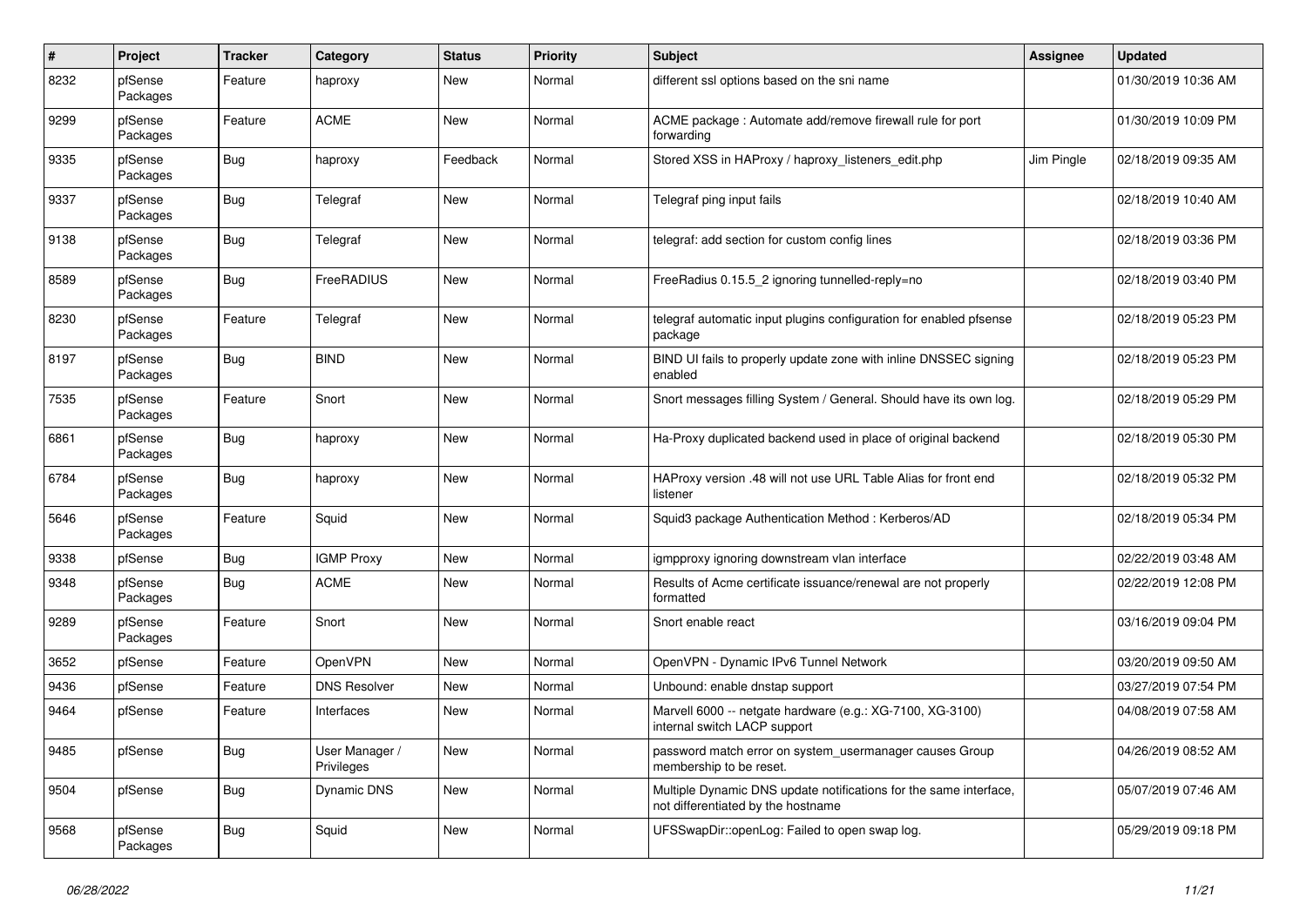| #    | Project             | <b>Tracker</b> | Category                                        | <b>Status</b> | Priority | Subject                                                                                                                            | <b>Assignee</b> | <b>Updated</b>      |
|------|---------------------|----------------|-------------------------------------------------|---------------|----------|------------------------------------------------------------------------------------------------------------------------------------|-----------------|---------------------|
| 9574 | pfSense             | Feature        | Package System                                  | New           | Normal   | Show changelog at package upgrade                                                                                                  |                 | 06/02/2019 04:35 AM |
| 9599 | pfSense<br>Packages | Feature        | haproxy                                         | New           | Normal   | Support for "peers" in HAproxy                                                                                                     |                 | 06/25/2019 01:47 AM |
| 8982 | pfSense<br>Packages | Feature        | haproxy                                         | New           | Normal   | HAproxy ACL support for map in configuration UI                                                                                    |                 | 06/25/2019 01:49 AM |
| 9621 | pfSense             | Feature        | User Manager /<br>Privileges                    | New           | Normal   | More convenient deletion of single user privileges                                                                                 |                 | 07/09/2019 03:09 AM |
| 9650 | pfSense             | Bug            | Gateways                                        | New           | Normal   | IPv6 connection drops (ir-)regular on Kabelvodafone (German<br>cable ISP)                                                          |                 | 07/27/2019 07:14 AM |
| 9664 | pfSense             | Bug            | Dynamic DNS                                     | New           | Normal   | DynDNS and Dual-wan problem with CloudFlare (works with<br>$No-Ip)$                                                                |                 | 08/03/2019 10:00 AM |
| 7449 | pfSense<br>Packages | Feature        | OpenVPN Client<br>Export                        | New           | Normal   | feature request for openvpn-client-export package, add the<br>support for openvpn up and down script, for mapping network<br>drive |                 | 08/06/2019 05:06 PM |
| 9677 | pfSense             | Bug            | Dashboard                                       | New           | Normal   | Dashboard hangs when widget needs data from a remote host<br>which is down                                                         |                 | 08/13/2019 09:15 AM |
| 9229 | pfSense<br>Packages | Bug            | Tinc                                            | New           | Normal   | Tinc package: no way of specifying multiple critical configuration<br>parameters from web interface                                |                 | 08/13/2019 09:25 AM |
| 8909 | pfSense<br>Packages | <b>Bug</b>     | Tinc                                            | <b>New</b>    | Normal   | tinc package makes /rc.newwanip looping forever                                                                                    |                 | 08/13/2019 09:25 AM |
| 8146 | pfSense<br>Packages | Feature        | <b>BIND</b>                                     | New           | Normal   | Zone Domain Records more powerfull for BIND Zones                                                                                  |                 | 08/13/2019 09:39 AM |
| 8099 | pfSense<br>Packages | Feature        | Telegraf                                        | New           | Normal   | Add more configuration flexibility to Telegraf                                                                                     |                 | 08/13/2019 09:39 AM |
| 7799 | pfSense             | Feature        | Rules / NAT                                     | New           | Normal   | Make an ajax call to toggle logging by clicking on the logging icon<br>next to a rule                                              |                 | 08/13/2019 09:40 AM |
| 7737 | pfSense             | <b>Bug</b>     | <b>IPv6 Router</b><br>Advertisements<br>(RADVD) | <b>New</b>    | Normal   | radvd error message                                                                                                                |                 | 08/13/2019 09:41 AM |
| 7602 | pfSense             | Feature        | <b>Operating System</b>                         | <b>New</b>    | Normal   | Auto-Create bootable USB for recovery                                                                                              |                 | 08/13/2019 09:50 AM |
| 4928 | pfSense<br>Packages | Feature        | squidguard                                      | New           | Normal   | Surftool - New Package to turn squidguard groups(/acls) on or off                                                                  |                 | 08/13/2019 09:57 AM |
| 6789 | pfSense<br>Packages | Feature        | Squid                                           | <b>New</b>    | Normal   | disgest_ldap_auth                                                                                                                  |                 | 08/13/2019 09:57 AM |
| 8517 | pfSense<br>Packages | Feature        | New Package<br>Request                          | New           | Normal   | OpenConnect client                                                                                                                 |                 | 08/13/2019 10:01 AM |
| 3424 | pfSense<br>Packages | Feature        | New Package<br>Request                          | New           | Normal   | SCEP server                                                                                                                        |                 | 08/13/2019 10:02 AM |
| 8251 | pfSense<br>Packages | <b>Bug</b>     | FreeRADIUS                                      | Feedback      | Normal   | Captiveportal + FreeRadius "Last activity" resets to Session start                                                                 |                 | 08/13/2019 11:10 AM |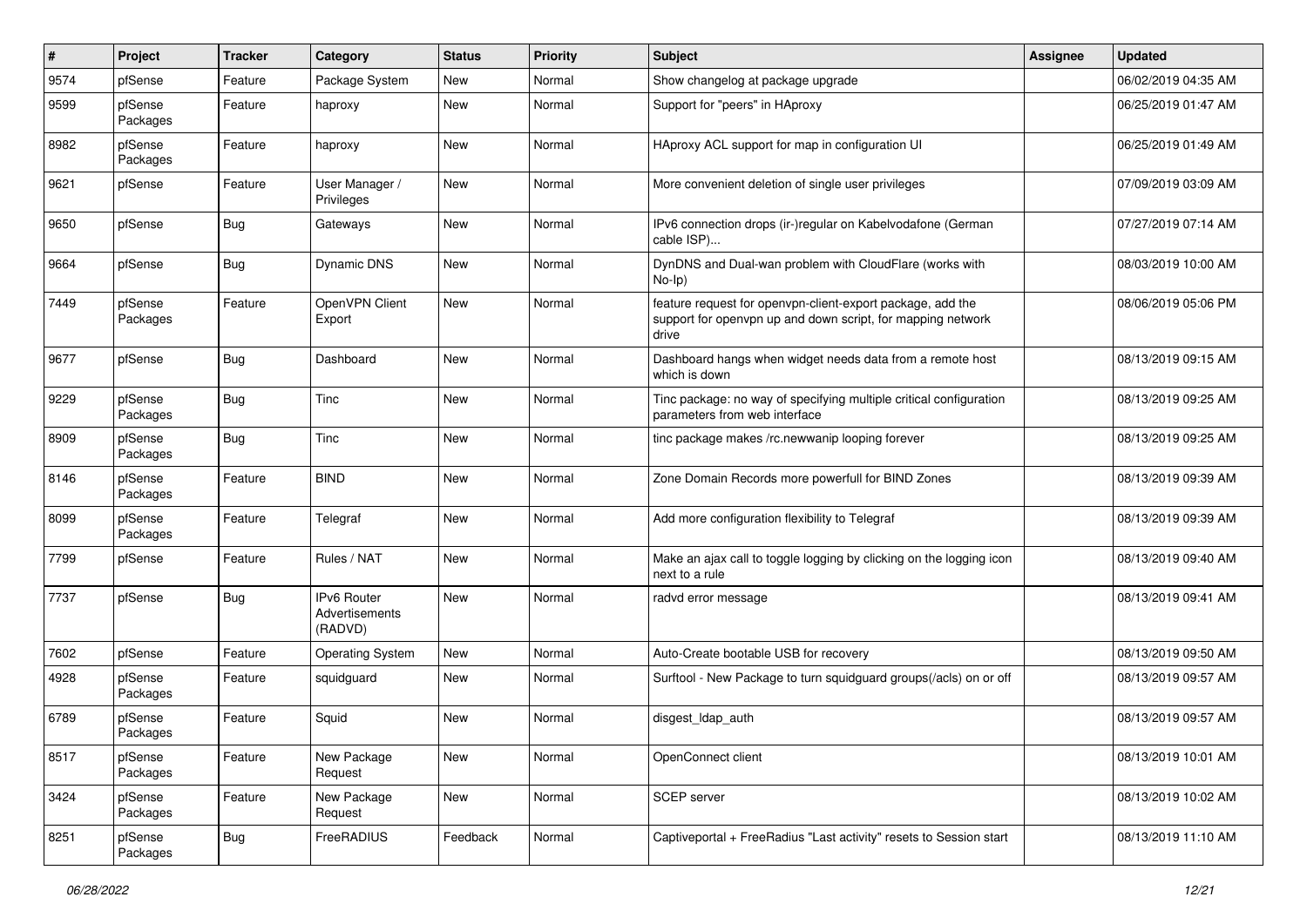| $\pmb{\#}$ | Project             | <b>Tracker</b> | Category                                 | <b>Status</b> | <b>Priority</b> | <b>Subject</b>                                                                                   | <b>Assignee</b> | <b>Updated</b>      |
|------------|---------------------|----------------|------------------------------------------|---------------|-----------------|--------------------------------------------------------------------------------------------------|-----------------|---------------------|
| 385        | pfSense             | Feature        | <b>Captive Portal</b>                    | <b>New</b>    | Normal          | Reverse captive portal                                                                           |                 | 08/13/2019 12:23 PM |
| 2771       | pfSense             | Feature        | Rules / NAT                              | <b>New</b>    | Normal          | Add packet tracing simulator                                                                     |                 | 08/13/2019 12:24 PM |
| 2024       | pfSense             | Feature        | Package System                           | <b>New</b>    | Normal          | RRD Graphs for packages                                                                          |                 | 08/13/2019 12:24 PM |
| 1890       | pfSense             | Bug            | Translations                             | <b>New</b>    | Normal          | No gettext support in console scripts                                                            |                 | 08/13/2019 12:24 PM |
| 6029       | pfSense             | <b>Bug</b>     | <b>XML Parser</b>                        | <b>New</b>    | Normal          | Unhelpful error messages in xmlparse*.inc and generally                                          |                 | 08/13/2019 12:52 PM |
| 5902       | pfSense             | Todo           | Configuration<br>Backend                 | <b>New</b>    | Normal          | Use a common place for default values                                                            |                 | 08/13/2019 12:53 PM |
| 4707       | pfSense             | Feature        | Rules / NAT                              | <b>New</b>    | Normal          | Can't override block port 0 rules in filter.inc                                                  |                 | 08/13/2019 12:53 PM |
| 5080       | pfSense             | Feature        | DHCP (IPv4)                              | <b>New</b>    | Normal          | Settings tab under Services>DHCP Server                                                          |                 | 08/13/2019 12:53 PM |
| 4472       | pfSense             | Feature        | Build / Release                          | <b>New</b>    | Normal          | Cryptographically sign every (sub-)release                                                       |                 | 08/13/2019 12:53 PM |
| 6539       | pfSense             | Feature        | Rules / NAT                              | <b>New</b>    | Normal          | ICMPv6 filtering requires multiple rules - no range support                                      |                 | 08/13/2019 01:23 PM |
| 6501       | pfSense             | Todo           | Web Interface                            | New           | Normal          | Tightening up subnet expansion                                                                   |                 | 08/13/2019 01:23 PM |
| 6470       | pfSense<br>Packages | Feature        | New Package<br>Request                   | New           | Normal          | CloudFlare Integration Module                                                                    |                 | 08/13/2019 01:23 PM |
| 6469       | pfSense             | Feature        | Console Menu                             | <b>New</b>    | Normal          | Improve help + self documentation in console PHP shell                                           |                 | 08/13/2019 01:23 PM |
| 6412       | pfSense             | Feature        | <b>Operating System</b>                  | New           | Normal          | Add includedir directive for /var/etc/xinet.d to xinetd configuration                            |                 | 08/13/2019 01:23 PM |
| 6398       | pfSense             | Bug            | Configuration<br>Backend                 | <b>New</b>    | Normal          | If config cannot be loaded due to corruption or bug, it isn't handled<br>gracefully (just stops) |                 | 08/13/2019 01:23 PM |
| 5652       | pfSense             | <b>Bug</b>     | Authentication                           | <b>New</b>    | Normal          | Radius IETF Class Group Assignment - Incorrect Standard                                          |                 | 08/13/2019 01:39 PM |
| 6615       | pfSense             | Feature        | DHCP (IPv4)                              | <b>New</b>    | Normal          | new DHCP server option                                                                           |                 | 08/13/2019 01:39 PM |
| 6604       | pfSense             | Feature        | <b>NTPD</b>                              | <b>New</b>    | Normal          | Allow NTP server list to be overridden by DHCP/PPP                                               |                 | 08/13/2019 01:39 PM |
| 6555       | pfSense<br>Packages | Feature        | New Package<br>Request                   | New           | Normal          | Support IEEE 1588                                                                                |                 | 08/13/2019 01:40 PM |
| 6554       | pfSense             | Feature        | <b>NTPD</b>                              | <b>New</b>    | Normal          | Reintroduce NTP mode7 for IEEE 1588 PTPd interop                                                 |                 | 08/13/2019 01:40 PM |
| 6332       | pfSense             | Todo           | Web Interface                            | <b>New</b>    | Normal          | Upgrade encryption options to cover current range of<br>recommendations                          |                 | 08/13/2019 02:34 PM |
| 6816       | pfSense             | Feature        | IPv6 Router<br>Advertisements<br>(RADVD) | New           | Normal          | Status and/or Diagnostics page for radvd                                                         |                 | 08/13/2019 02:35 PM |
| 6796       | pfSense             | Feature        | Interfaces                               | <b>New</b>    | Normal          | Allow hostnames as GRE and GIF endpoints                                                         |                 | 08/13/2019 02:35 PM |
| 6977       | pfSense             | Bug            | Interfaces                               | New           | Normal          | VLAN traffic is erroneously counted as underlying iface (untagged)<br>traffic                    |                 | 08/13/2019 02:56 PM |
| 5619       | pfSense             | Feature        | <b>Operating System</b>                  | New           | Normal          | Curl with ARES support                                                                           |                 | 08/13/2019 02:56 PM |
| 7385       | pfSense             | Todo           | Web Interface                            | <b>New</b>    | Normal          | Sanitize PHP includes                                                                            |                 | 08/13/2019 03:22 PM |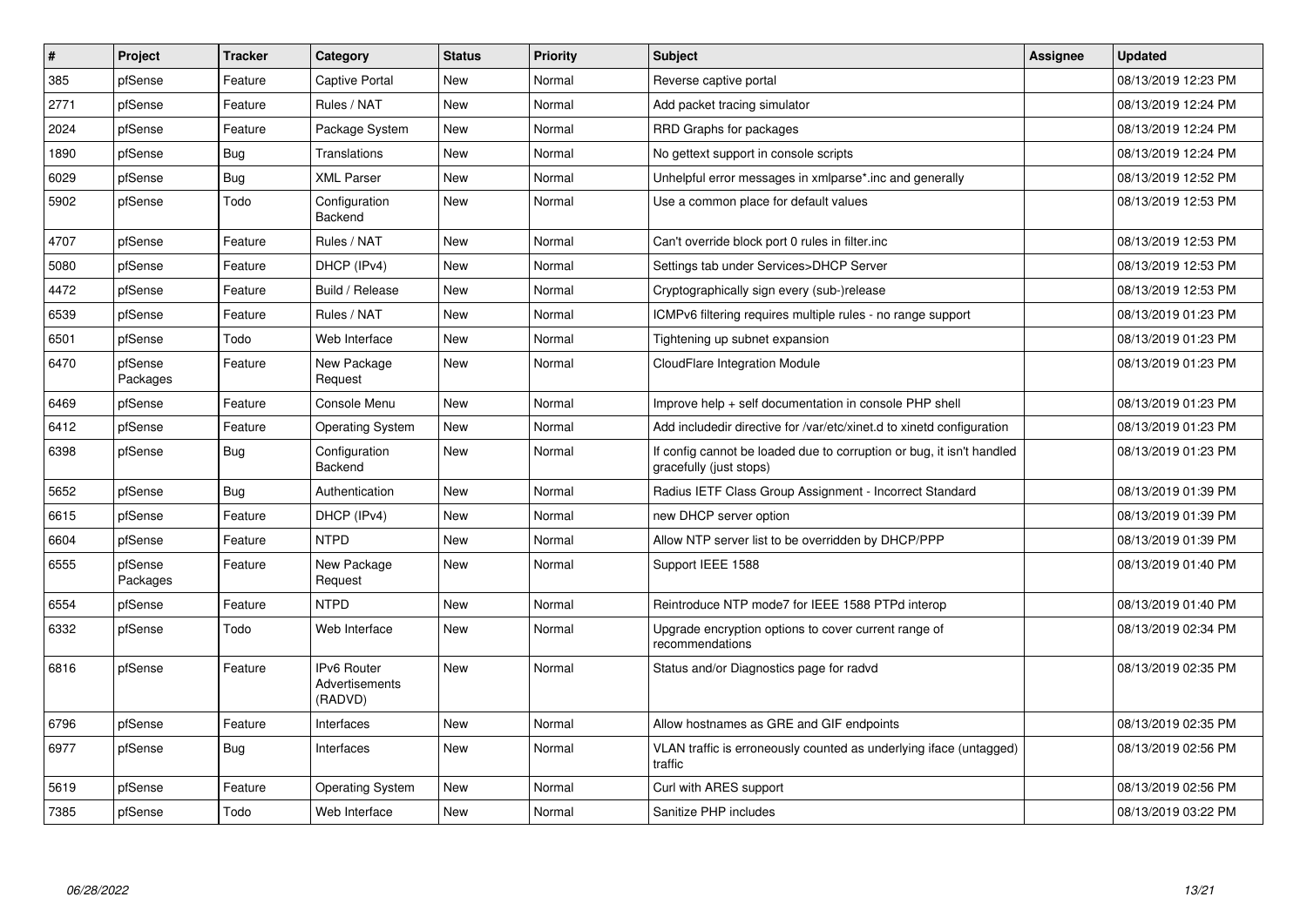| #    | <b>Project</b> | Tracker    | Category                                        | <b>Status</b> | <b>Priority</b> | Subject                                                                                   | Assignee             | <b>Updated</b>      |
|------|----------------|------------|-------------------------------------------------|---------------|-----------------|-------------------------------------------------------------------------------------------|----------------------|---------------------|
| 6541 | pfSense        | <b>Bug</b> | <b>IPv6 Router</b><br>Advertisements<br>(RADVD) | New           | Normal          | IPv6 RAs always include on-link prefix; clients may not use<br>DHCPv6 managed addresses   |                      | 08/13/2019 03:23 PM |
| 7738 | pfSense        | Feature    | <b>IPsec</b>                                    | New           | Normal          | Highlight which IPSec (or other VPN) crypto modes are<br>hardware-accelerated in the UI   |                      | 08/13/2019 03:46 PM |
| 7430 | pfSense        | <b>Bug</b> | Interfaces                                      | New           | Normal          | pfsense-utils.inc - where_is_ipaddr_configured() should account<br>for loopback interface |                      | 08/13/2019 03:48 PM |
| 7761 | pfSense        | Feature    | Rules / NAT                                     | New           | Normal          | Add a way to match on IPv6 proto=0 (hop-by-hop header<br>extension)                       |                      | 08/13/2019 03:49 PM |
| 7800 | pfSense        | Feature    | Logging                                         | New           | Normal          | Add option for state logging                                                              |                      | 08/13/2019 03:51 PM |
| 7812 | pfSense        | Feature    | Web Interface                                   | New           | Normal          | ZFS handling of autopreplace                                                              |                      | 08/13/2019 03:53 PM |
| 8036 | pfSense        | Feature    | IPsec                                           | New           | Normal          | Want to run multiple Mobile Client IKEv2 server instances                                 |                      | 08/14/2019 09:31 AM |
| 7881 | pfSense        | Feature    | OpenVPN                                         | New           | Normal          | OpenVPN client - add support for multiple server entries                                  |                      | 08/14/2019 09:32 AM |
| 7541 | pfSense        | Feature    | Installer                                       | New           | Normal          | ZFS Install, add hot spare option                                                         |                      | 08/14/2019 09:32 AM |
| 8177 | pfSense        | <b>Bug</b> | Package System                                  | New           | Normal          | "/xsl/package.xsl" is referenced in package XML files but not on<br>the firewall          |                      | 08/14/2019 09:56 AM |
| 8372 | pfSense        | Feature    | Logging                                         | New           | Normal          | add gui setting to adjust refresh rate for dynamic firewall logs                          |                      | 08/14/2019 10:31 AM |
| 8274 | pfSense        | Feature    | <b>Traffic Graphs</b>                           | New           | Normal          | Reverse Inverse Traffic Graph View                                                        | <b>Jared Dillard</b> | 08/14/2019 10:31 AM |
| 8526 | pfSense        | <b>Bug</b> | Interfaces                                      | New           | Normal          | DHCP client ignores server replies when 802.1q tagging is used                            |                      | 08/14/2019 10:52 AM |
| 8076 | pfSense        | <b>Bug</b> | Backup / Restore                                | New           | Normal          | User can easily apply an unusable interface configuration after<br>restore                |                      | 08/14/2019 10:52 AM |
| 8435 | pfSense        | <b>Bug</b> | Interfaces                                      | New           | Normal          | DHCPv6 unusable in certain circumstances (US AT&T Fiber, etc.)                            |                      | 08/14/2019 10:52 AM |
| 8929 | pfSense        | Feature    | Web Interface                                   | New           | Normal          | Scroll bar css dark theme                                                                 |                      | 08/14/2019 12:16 PM |
| 9087 | pfSense        | <b>Bug</b> | <b>Traffic Graphs</b>                           | New           | Normal          | Traffic Graph Widget Legend Not Updating                                                  |                      | 08/14/2019 12:38 PM |
| 9060 | pfSense        | Feature    | Logging                                         | New           | Normal          | add rule name filtering field for firewall log viewer                                     |                      | 08/14/2019 12:38 PM |
| 9035 | pfSense        | <b>Bug</b> | Rules / NAT                                     | New           | Normal          | Inactive Interfaces are Hidden in Firewall Rules                                          |                      | 08/14/2019 12:39 PM |
| 9222 | pfSense        | Feature    | Authentication                                  | New           | Normal          | Add sshguard log when release an IP                                                       |                      | 08/14/2019 01:00 PM |
| 9167 | pfSense        | <b>Bug</b> | Rules / NAT                                     | New           | Normal          | Some Important ICMPv6 Traffic Not Allowed by Default Rules                                |                      | 08/14/2019 01:00 PM |
| 9343 | pfSense        | <b>Bug</b> | DHCP (IPv4)                                     | New           | Normal          | diag_arp.php times out with large DHCPD leases table                                      |                      | 08/14/2019 01:19 PM |
| 9288 | pfSense        | Feature    | Authentication                                  | New           | Normal          | SSHGuard add pfSense signature in standard                                                |                      | 08/14/2019 01:19 PM |
| 9591 | pfSense        | Feature    | Rules / NAT                                     | New           | Normal          | Add under firewall rules a search box                                                     |                      | 08/14/2019 02:39 PM |
| 9585 | pfSense        | Bug        | Interfaces                                      | New           | Normal          | 6RD: Unable to reach hosts on within same 6rd-domain                                      |                      | 08/14/2019 02:39 PM |
| 9627 | pfSense        | Feature    | Captive Portal                                  | New           | Normal          | Captive Portal only shows authenticated users                                             |                      | 08/14/2019 02:48 PM |
| 4681 | pfSense        | Feature    | Backup / Restore                                | New           | Normal          | AutoConfigBackup make a way to easily download a saved<br>backup                          |                      | 08/16/2019 12:46 PM |
| 7757 | pfSense        | Bug        | Backup / Restore                                | New           | Normal          | Auto Config Backup fails to upload unless Default Gateway is up                           |                      | 08/16/2019 12:47 PM |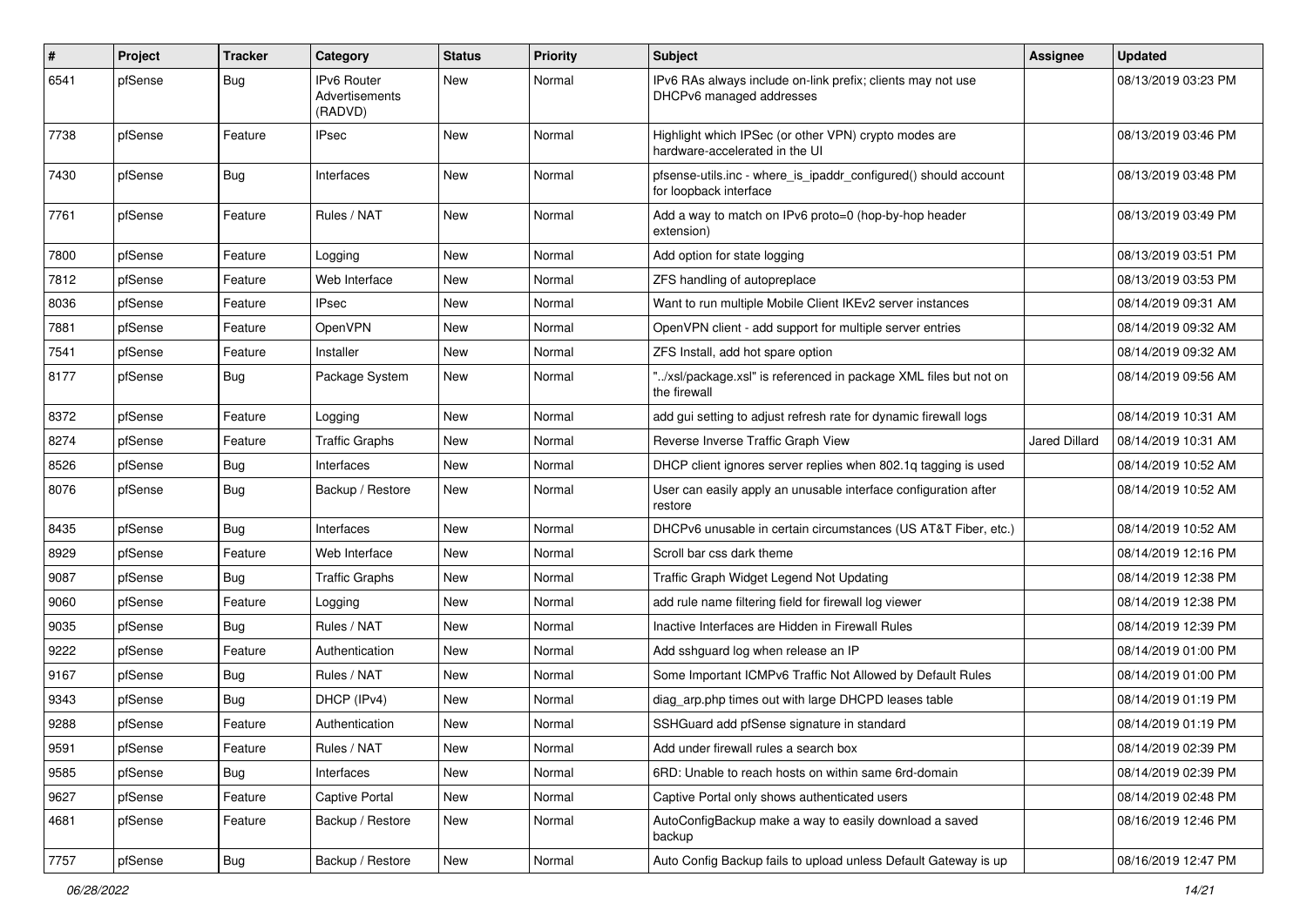| $\sharp$ | Project             | <b>Tracker</b> | Category                                        | <b>Status</b> | <b>Priority</b> | Subject                                                                                             | <b>Assignee</b> | <b>Updated</b>      |
|----------|---------------------|----------------|-------------------------------------------------|---------------|-----------------|-----------------------------------------------------------------------------------------------------|-----------------|---------------------|
| 8031     | pfSense<br>Packages | Feature        | FreeRADIUS                                      | New           | Normal          | FreeRADIUS copy entry function                                                                      |                 | 08/16/2019 01:01 PM |
| 7686     | pfSense<br>Packages | Feature        | haproxy                                         | New           | Normal          | Add option in HAProxy to configure SSL defaults based on the<br>Mozilla SSL Configuration Generator |                 | 08/16/2019 01:09 PM |
| 2774     | pfSense             | Feature        | DHCP (IPv4)                                     | New           | Normal          | Extend DHCP Pools code to allow using different subnets                                             |                 | 08/19/2019 10:27 AM |
| 7964     | pfSense             | <b>Bug</b>     | Multi-WAN                                       | New           | Normal          | Restart openvpn on gateway switching                                                                |                 | 08/19/2019 12:35 PM |
| 6845     | pfSense             | Feature        | Interfaces                                      | <b>New</b>    | Normal          | DHCP / DHCPv6 WAN client status page                                                                |                 | 08/19/2019 12:37 PM |
| 7720     | pfSense             | Feature        | Hardware / Drivers                              | New           | Normal          | Add general watchdog kernel modules (like ichwd) and watchdogd<br>support in the GUI.               |                 | 08/19/2019 01:20 PM |
| 9495     | pfSense<br>Packages | Bug            | AWS VPC                                         | <b>New</b>    | Normal          | AWS VPC VPN wizard produces incorrect config (SHA256 should<br>be SHA1)                             |                 | 08/19/2019 02:45 PM |
| 9038     | pfSense             | Feature        | Logging                                         | New           | Normal          | Live view of any log file                                                                           |                 | 08/19/2019 02:55 PM |
| 7286     | pfSense             | Bug            | OpenVPN                                         | Incomplete    | Normal          | OpenVPN client is unreliable when you have multiple tunnels                                         |                 | 08/19/2019 03:28 PM |
| 7699     | pfSense<br>Packages | Feature        | OpenVPN Client<br>Export                        | New           | Normal          | OpenVPN Client Export - Default Gateway                                                             |                 | 08/19/2019 03:32 PM |
| 9690     | pfSense             | <b>Bug</b>     | Interfaces                                      | New           | Normal          | Ethernet flow control should be disabled by default                                                 |                 | 08/19/2019 06:45 PM |
| 6574     | pfSense             | Feature        | Hardware / Drivers                              | New           | Normal          | Support USB RNDIS network interfaces                                                                |                 | 08/20/2019 08:46 AM |
| 7212     | pfSense             | Feature        | Hardware / Drivers                              | New           | Normal          | Provide Driver for SG-1000 Crypto Accelerator                                                       | Luiz Souza      | 08/20/2019 08:46 AM |
| 8309     | pfSense             | Feature        | Hardware / Drivers                              | New           | Normal          | Include apuled driver to add support for LEDs on PC Engines APU<br>boards                           | Darryn Storm    | 08/20/2019 08:47 AM |
| 7414     | pfSense<br>Packages | Feature        | Snort                                           | New           | Normal          | snort needs automated refresh on ip change                                                          |                 | 08/20/2019 08:55 AM |
| 9662     | pfSense<br>Packages | Bug            | pfBlockerNG                                     | New           | Normal          | PfblockerNG do not update after pfsense reboot and wait for next<br>cron task                       |                 | 08/20/2019 09:00 AM |
| 8279     | pfSense<br>Packages | Feature        | pfBlockerNG                                     | New           | Normal          | Consider adding a new option to the Rule Order                                                      |                 | 08/20/2019 09:00 AM |
| 9192     | pfSense             | Bug            | PPP Interfaces                                  | <b>New</b>    | Normal          | PPPoE daemon selects wrong interface                                                                |                 | 08/20/2019 10:05 AM |
| 8804     | pfSense             | Bug            | <b>PPP</b> Interfaces                           | New           | Normal          | Netgate SG-1000 PPPoE Keepalives not prioritized, internet drops                                    |                 | 08/20/2019 10:06 AM |
| 8512     | pfSense             | <b>Bug</b>     | PPP Interfaces                                  | New           | Normal          | PPPoE reconnect fails after interface flap                                                          |                 | 08/20/2019 10:06 AM |
| 1833     | pfSense             | Feature        | <b>PPTP</b>                                     | New           | Normal          | PPTP type WAN IPv6 support                                                                          |                 | 08/20/2019 10:12 AM |
| 4470     | pfSense             | Feature        | IPv6 Router<br>Advertisements<br>(RADVD)        | New           | Normal          | RA page in GUI                                                                                      |                 | 08/20/2019 12:20 PM |
| 7303     | pfSense             | Bug            | <b>IPv6 Router</b><br>Advertisements<br>(RADVD) | New           | Normal          | ipv6 connectivity lost on pfSense reboot                                                            |                 | 08/20/2019 12:23 PM |
| 1937     | pfSense             | Feature        | Rules / NAT                                     | New           | Normal          | Support for rule groupings                                                                          |                 | 08/20/2019 12:42 PM |
| 1947     | pfSense             | Feature        | Rules / NAT                                     | New           | Normal          | Option to kill all states when creating a block rule                                                |                 | 08/20/2019 01:09 PM |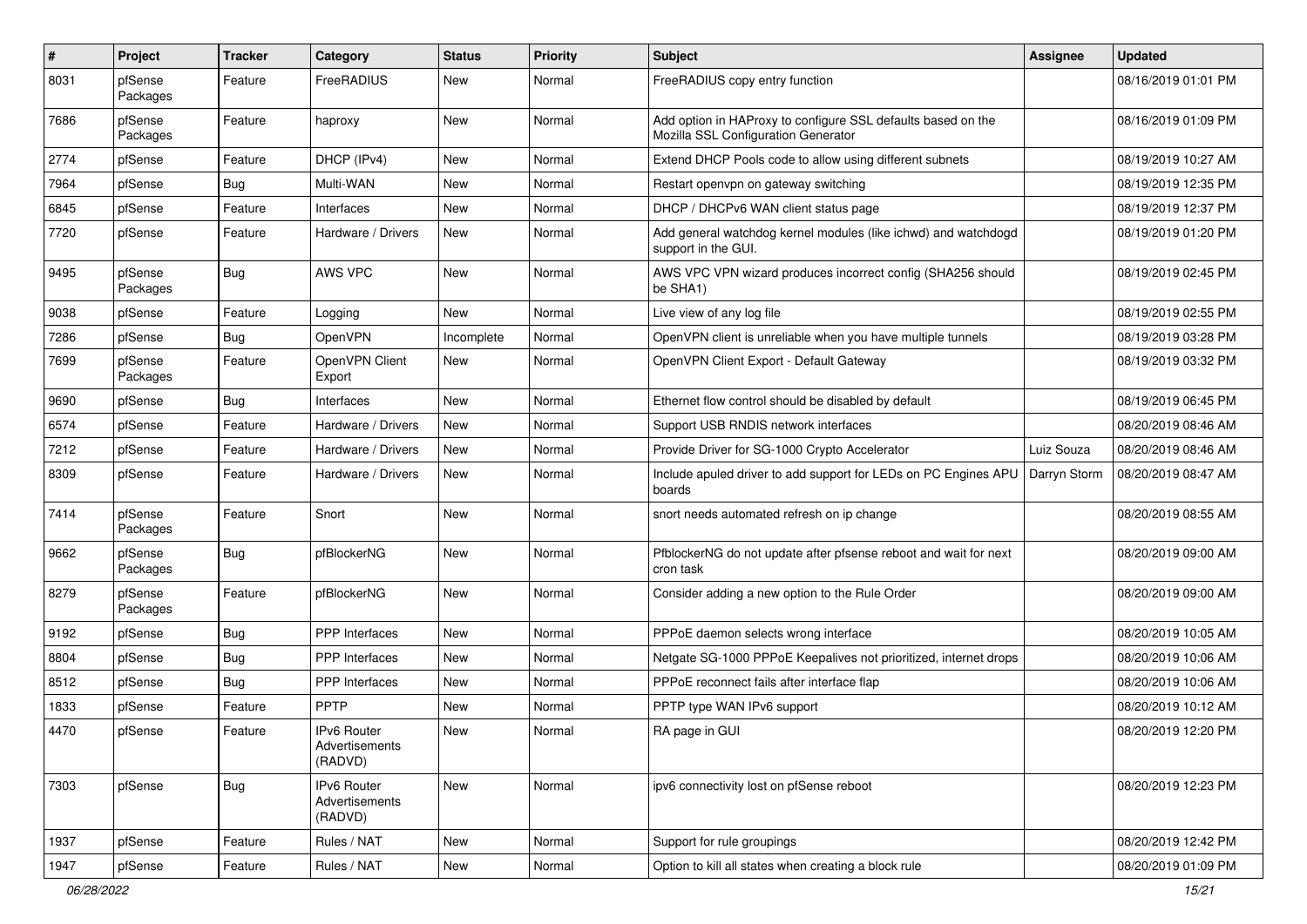| ∦    | Project | <b>Tracker</b> | Category                            | <b>Status</b> | <b>Priority</b> | Subject                                                                                            | <b>Assignee</b>      | <b>Updated</b>      |
|------|---------|----------------|-------------------------------------|---------------|-----------------|----------------------------------------------------------------------------------------------------|----------------------|---------------------|
| 7974 | pfSense | Feature        | Dashboard                           | New           | Normal          | ZFS RAID Monitor Not available                                                                     |                      | 08/20/2019 01:34 PM |
| 6295 | pfSense | <b>Bug</b>     | <b>Traffic Shaper</b><br>(Limiters) | New           | Normal          | Crash upon applying CODELQ to untagged parent interface when<br>also applied to daughter VLAN      | Luiz Souza           | 08/20/2019 02:44 PM |
| 8570 | pfSense | <b>Bug</b>     | <b>XML Parser</b>                   | New           | Normal          | Empty (dn)shaper config gets populated with newline                                                |                      | 08/20/2019 02:45 PM |
| 4265 | pfSense | Feature        | UPnP/NAT-PMP                        | New           | Normal          | UPNP allow use of alias and schedule                                                               |                      | 08/20/2019 02:57 PM |
| 4997 | pfSense | Feature        | Rules / NAT                         | New           | Normal          | Add setting option to choose default log action for new firewall<br>rules                          |                      | 08/20/2019 03:29 PM |
| 4456 | pfSense | Feature        | <b>Diagnostics</b>                  | New           | Normal          | Packet capture additional filtering options                                                        |                      | 08/20/2019 03:30 PM |
| 2049 | pfSense | Feature        | Rules / NAT                         | New           | Normal          | Show Auto Generated Rules and Use them to turn features on/off<br>when applicable                  |                      | 08/20/2019 03:37 PM |
| 5556 | pfSense | Feature        | Diagnostics                         | New           | Normal          | No error when downloading non-existing file on<br>Diagnostics/Execute                              |                      | 08/20/2019 03:43 PM |
| 6602 | pfSense | Feature        | User Manager /<br>Privileges        | New           | Normal          | Config writes denied via "deny config write" permission should<br>notify as such                   |                      | 08/20/2019 03:43 PM |
| 1883 | pfSense | Feature        | <b>Traffic Shaper</b><br>(Limiters) | New           | Normal          | Diag > Limiter Info presentation enhancement                                                       |                      | 08/20/2019 03:46 PM |
| 7172 | pfSense | <b>Bug</b>     | DHCP (IPv4)                         | New           | Normal          | Sorting by hostname in Services > DHCP Server > LAN should be<br>"natural" (alphanumeric friendly) |                      | 08/20/2019 03:47 PM |
| 7373 | pfSense | <b>Bug</b>     | Rules / NAT                         | New           | Normal          | Firewall schedules GUI needs to be redone from scratch                                             |                      | 08/21/2019 08:56 AM |
| 7398 | pfSense | Feature        | <b>Traffic Graphs</b>               | Assigned      | Normal          | Show average value of bandwidth in/out on Dashboard trafic<br>graph                                | <b>Jared Dillard</b> | 08/21/2019 08:56 AM |
| 7418 | pfSense | Feature        | Dynamic DNS                         | New           | Normal          | Dynamic dns should be sorted interface name                                                        |                      | 08/21/2019 08:58 AM |
| 7182 | pfSense | Feature        | Dashboard                           | New           | Normal          | Break up System Widget on the Dashboard                                                            |                      | 08/21/2019 08:59 AM |
| 8095 | pfSense | <b>Bug</b>     | Translations                        | New           | Normal          | Unescaped simple quotes break JavaScript features when the<br>French translation is enabled        |                      | 08/21/2019 09:06 AM |
| 7781 | pfSense | Feature        | Rules / NAT                         | New           | Normal          | Please Enable Rule Separators on Manual Outbound NAT                                               |                      | 08/21/2019 09:07 AM |
| 8483 | pfSense | Feature        | <b>Traffic Shaper</b><br>(ALTQ)     | New           | Normal          | Allow user to choose order of Queues status                                                        |                      | 08/21/2019 09:12 AM |
| 8558 | pfSense | Feature        | Web Interface                       | New           | Normal          | Add more table sorting in various UI pages                                                         |                      | 08/21/2019 09:14 AM |
| 7195 | pfSense | <b>Bug</b>     | Package System                      | New           | Normal          | pkg_edit.php - < checkenablefields > tag has no effect on fields<br>other than checkbox/input      |                      | 08/21/2019 09:15 AM |
| 7082 | pfSense | Bug            | Package System                      | New           | Normal          | pkg_edit.php - impossible to use default_value with rowhelperfield                                 |                      | 08/21/2019 09:15 AM |
| 8614 | pfSense | Bug            | DHCP (IPv4)                         | New           | Normal          | Cannot remove Additional BOOTP/DHCP Options                                                        |                      | 08/21/2019 09:15 AM |
| 9101 | pfSense | <b>Bug</b>     | <b>Traffic Graphs</b>               | New           | Normal          | Traffic Graphs/Dashboard Slows Downloads Being Performed by<br>the Same Firefox Browser            |                      | 08/21/2019 09:18 AM |
| 9253 | pfSense | Feature        | User Manager /<br>Privileges        | New           | Normal          | RFE: True View-Only WebCFG options                                                                 |                      | 08/21/2019 09:21 AM |
| 3771 | pfSense | Bug            | DHCP (IPv4)                         | New           | Normal          | Webinterface and dhcpdcrashes with 500+ static leases                                              |                      | 08/21/2019 09:26 AM |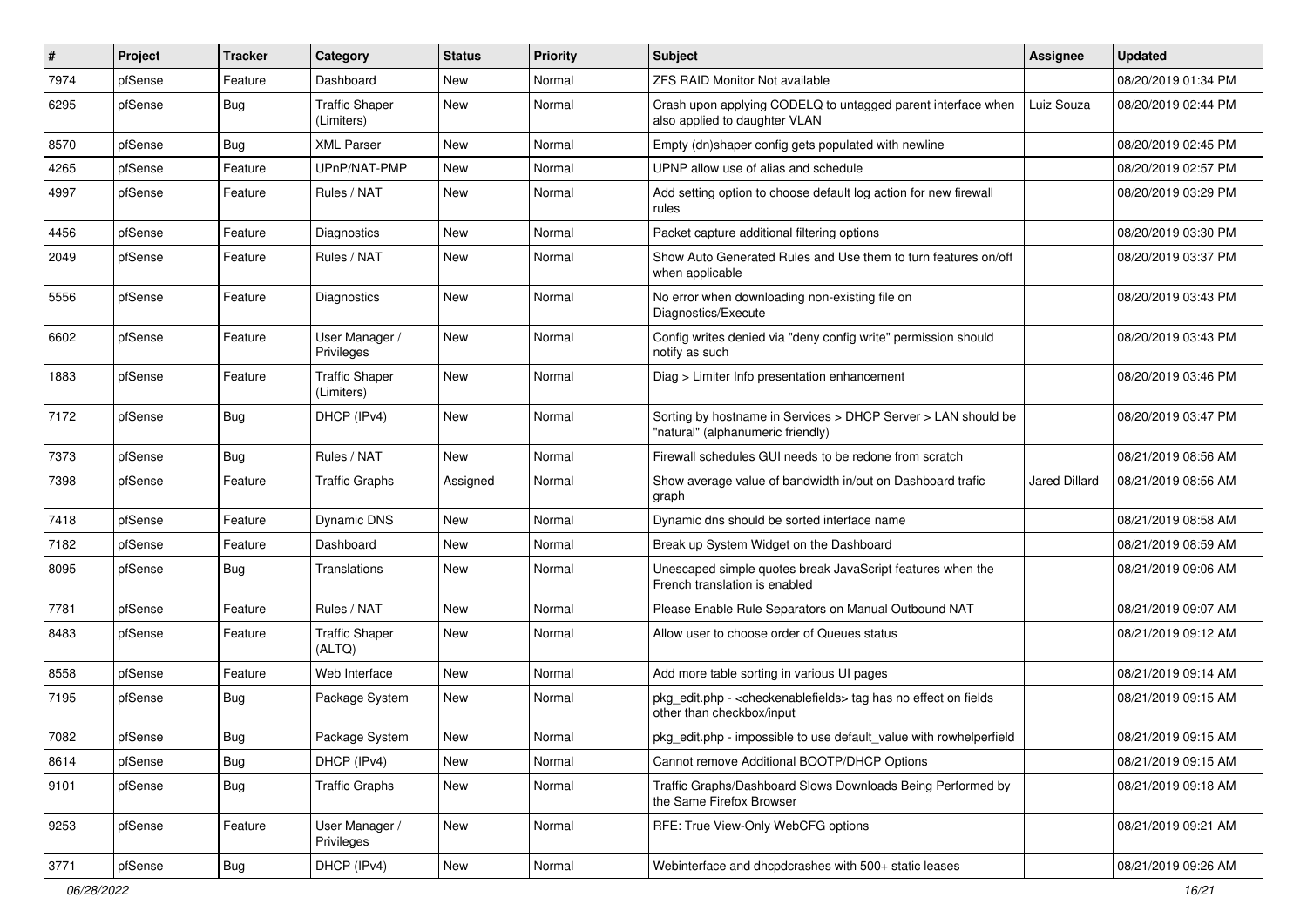| #    | Project             | <b>Tracker</b> | Category               | <b>Status</b> | <b>Priority</b> | Subject                                                                                              | Assignee   | <b>Updated</b>      |
|------|---------------------|----------------|------------------------|---------------|-----------------|------------------------------------------------------------------------------------------------------|------------|---------------------|
| 1656 | pfSense             | Feature        | Diagnostics            | New           | Normal          | Teach pfctl to kill states by port number                                                            |            | 08/21/2019 09:55 AM |
| 4098 | pfSense             | Feature        | Authentication         | New           | Normal          | Add option to force a password change on login                                                       |            | 08/21/2019 10:31 AM |
| 5825 | pfSense             | Feature        | Authentication         | New           | Normal          | Allow EAP-RADIUS for authentication servers                                                          |            | 08/21/2019 10:32 AM |
| 8170 | pfSense             | Feature        | <b>XMLRPC</b>          | New           | Normal          | XMLRPC Sync deletes entires on remote System                                                         |            | 08/21/2019 10:42 AM |
| 8243 | pfSense             | Feature        | <b>XMLRPC</b>          | New           | Normal          | Sync dashboard settings over xmlrpc                                                                  |            | 08/21/2019 10:42 AM |
| 6283 | pfSense             | Feature        | DHCP (IPv6)            | New           | Normal          | Register DHCPv6 leases with DNS resolver                                                             |            | 08/21/2019 10:48 AM |
| 7563 | pfSense             | Feature        | L <sub>2</sub> TP      | New           | Normal          | I2tp Suggestion: consider allowing IP/Subnet for the user.                                           |            | 08/21/2019 10:52 AM |
| 1979 | pfSense             | Feature        | Aliases / Tables       | New           | Normal          | Add some default read-only system aliases                                                            | Jim Pingle | 08/21/2019 11:01 AM |
| 3387 | pfSense             | Feature        | Aliases / Tables       | New           | Normal          | process_alias_urItable Frequency                                                                     |            | 08/21/2019 11:01 AM |
| 7665 | pfSense             | Bug            | Aliases / Tables       | New           | Normal          | Host range validation for Aliases is not strict enough                                               |            | 08/21/2019 11:01 AM |
| 6207 | pfSense             | Feature        | Rules / NAT            | New           | Normal          | Please, add "THIS IF broadcast" Macro for use in firewall rules                                      |            | 08/21/2019 11:01 AM |
| 3288 | pfSense             | Feature        | Rules / NAT            | New           | Normal          | Macros for Interface Networks on Outbound NAT rule Source<br>drop-down                               |            | 08/21/2019 11:02 AM |
| 336  | pfSense             | Feature        | LAGG Interfaces        | New           | Normal          | Option to create lagg under assign interfaces                                                        |            | 08/21/2019 11:16 AM |
| 4499 | pfSense             | Feature        | <b>LAGG Interfaces</b> | New           | Normal          | pfSense LAGG interfaces; unable to set speed and duplex for<br>member interfaces.                    |            | 08/21/2019 11:16 AM |
| 9453 | pfSense             | Bug            | <b>LAGG Interfaces</b> | New           | Normal          | VLAN Interfaces on LAGG get orphaned at boot                                                         |            | 08/21/2019 11:16 AM |
| 8335 | pfSense             | Bug            | <b>LAGG Interfaces</b> | New           | Normal          | System hang with LACP downlink to UniFi switch                                                       |            | 08/21/2019 11:18 AM |
| 1388 | pfSense             | Feature        | Multi-WAN              | New           | Normal          | 3G outbound failover connection with auto dial-up and hang-up                                        |            | 08/21/2019 11:27 AM |
| 7977 | pfSense             | <b>Bug</b>     | Translations           | New           | Normal          | English text shown in stead of translated text (Routing - Gateway<br>groups - edit)                  |            | 08/21/2019 11:28 AM |
| 9698 | pfSense             | Bug            | <b>RRD Graphs</b>      | New           | Normal          | Monitoring graphs do not retain state after auto-refresh                                             |            | 08/26/2019 02:09 AM |
| 4503 | pfSense<br>Packages | Feature        | New Package<br>Request | New           | Normal          | GNUGateKeeper H.323 Proxy Package                                                                    |            | 08/27/2019 02:54 AM |
| 9704 | pfSense<br>Packages | Feature        | FreeRADIUS             | New           | Normal          | Enable filter username                                                                               |            | 08/27/2019 12:07 PM |
| 9707 | pfSense<br>Packages | Bug            | pfBlockerNG            | New           | Normal          | Some networks already existing in deny Feeds are not stopped<br>even if existing in custom deny list |            | 08/28/2019 10:03 AM |
| 753  | pfSense             | Feature        | OpenVPN                | New           | Normal          | Add OpenVPN foreign option support                                                                   |            | 09/02/2019 10:38 AM |
| 9732 | pfSense             | Feature        | DHCP (IPv4)            | New           | Normal          | System UTC time offset in DHCP Option 2                                                              |            | 09/06/2019 08:39 PM |
| 9737 | pfSense             | Bug            | <b>Traffic Graphs</b>  | New           | Normal          | traffic-graphs.js shows incorrect units inside the chart                                             |            | 09/09/2019 06:35 AM |
| 9749 | pfSense<br>Packages | Feature        | Status_Monitoring      | New           | Normal          | 95th percentile missing for quality in monitoring                                                    |            | 09/12/2019 10:39 AM |
| 9775 | pfSense             | Feature        | Backup / Restore       | New           | Normal          | AutoConfigBackup - Rolling per day/hour cap on changes,<br>retention policy                          |            | 09/20/2019 09:19 AM |
| 6668 | pfSense             | Bug            | <b>IPsec</b>           | Feedback      | Normal          | IPSec tunnel + L2TP/IPSec VPN - wrong PSK chosen by pfSense                                          |            | 09/21/2019 02:07 AM |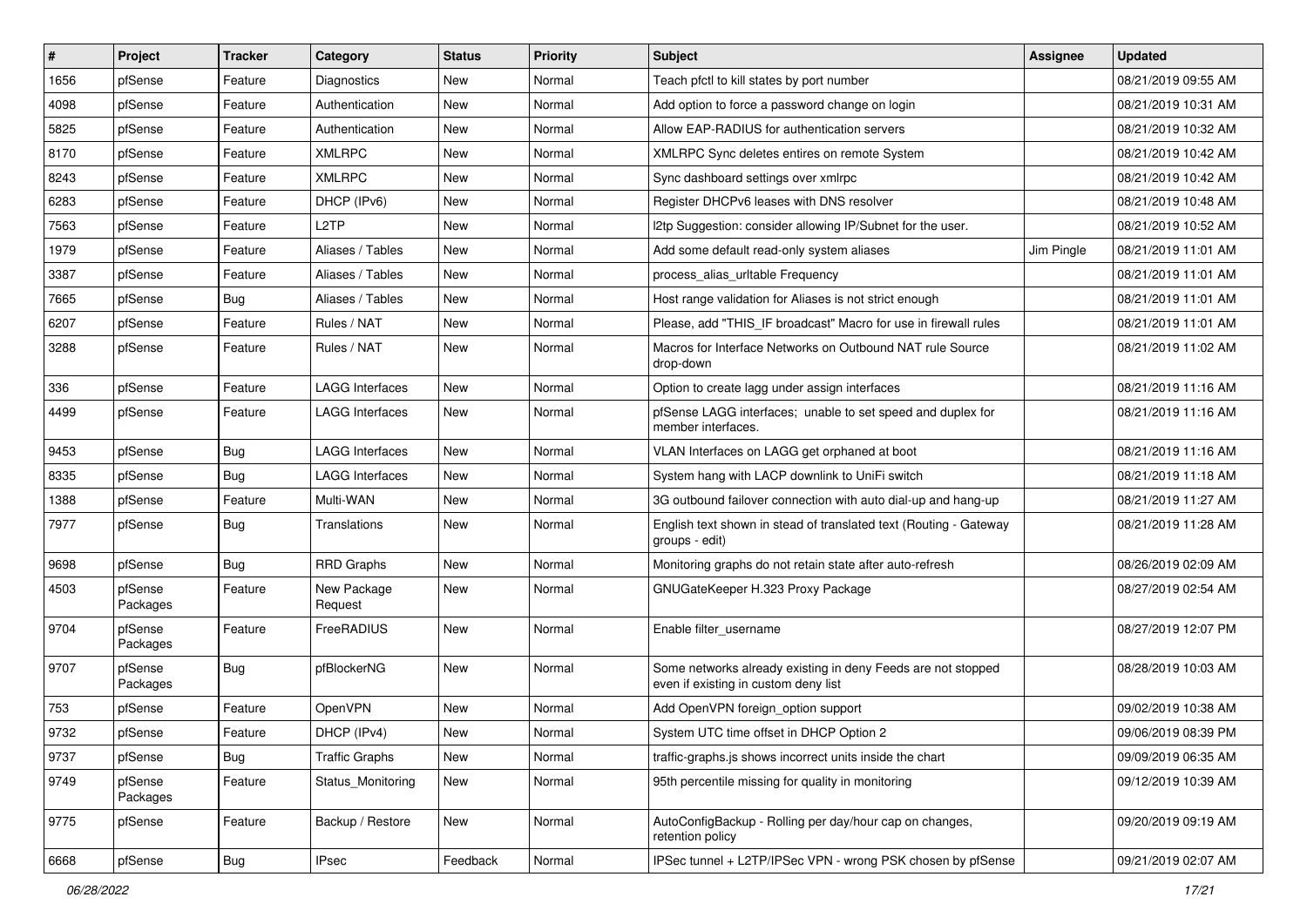| $\pmb{\#}$ | Project             | <b>Tracker</b> | Category               | <b>Status</b> | Priority | <b>Subject</b>                                                                                 | <b>Assignee</b> | <b>Updated</b>      |
|------------|---------------------|----------------|------------------------|---------------|----------|------------------------------------------------------------------------------------------------|-----------------|---------------------|
| 8315       | pfSense<br>Packages | <b>Bug</b>     | Mail report            | Feedback      | Normal   | Mail Report mail report send() behavior different than<br>notify via smtp()                    | Jim Pingle      | 09/24/2019 10:12 AM |
| 9800       | pfSense             | Feature        | Hardware / Drivers     | New           | Normal   | Add toggle for net.isr.dispatch=deferred in GUI                                                |                 | 09/29/2019 06:18 AM |
| 9805       | pfSense             | <b>Bug</b>     | Dynamic DNS            | New           | Normal   | dynDNS cloudflare multiple entries                                                             |                 | 10/02/2019 04:51 PM |
| 9838       | pfSense             | Feature        | OpenVPN                | <b>New</b>    | Normal   | PKCS11 support                                                                                 |                 | 10/20/2019 02:12 PM |
| 6103       | pfSense             | Feature        | <b>DNS Resolver</b>    | New           | Normal   | DNS Resolver Outgoing Interfaces should be able to use Gateway<br>Groups                       |                 | 10/21/2019 08:02 AM |
| 7248       | pfSense             | Feature        | <b>IPsec</b>           | New           | Normal   | Web UI for IPSec settings should warn about poor security<br>choices                           | Jim Pingle      | 10/31/2019 12:15 PM |
| 1268       | pfSense             | Feature        | Certificates           | New           | Normal   | Allow mass renewing of certs                                                                   |                 | 11/01/2019 03:17 PM |
| 9044       | pfSense<br>Packages | Feature        | New Package<br>Request | New           | Normal   | Add SoftEther                                                                                  |                 | 11/02/2019 10:51 AM |
| 8985       | pfSense<br>Packages | Feature        | Suricata               | New           | Normal   | Suricata: allow configuration for external/internal additional storage                         |                 | 11/13/2019 10:07 AM |
| 9286       | pfSense<br>Packages | <b>Bug</b>     | squidguard             | New           | Normal   | squidGuard - Unable to change IP for sgerror.php URL in<br>configuration                       |                 | 11/13/2019 10:07 AM |
| 9497       | pfSense<br>Packages | <b>Bug</b>     | AWS VPC                | <b>New</b>    | Normal   | AWS VPN Wizard: WebGUI times out.                                                              |                 | 11/13/2019 10:07 AM |
| 9566       | pfSense             | <b>Bug</b>     | <b>Traffic Graphs</b>  | <b>New</b>    | Normal   | Traffic graph displays traffic incorrectly                                                     |                 | 11/18/2019 07:54 AM |
| 9912       | pfSense<br>Packages | Feature        | ntop                   | New           | Normal   | add custom DPI to ntopng                                                                       |                 | 11/18/2019 10:57 AM |
| 9937       | pfSense             | Feature        | Authentication         | New           | Normal   | OpenVPN Login User Privilege                                                                   |                 | 11/29/2019 08:46 AM |
| 9973       | pfSense<br>Packages | Feature        | <b>NRPE</b>            | New           | Normal   | Nagios NRPE package isn't IPv6 capable                                                         |                 | 12/20/2019 03:15 PM |
| 9999       | pfSense<br>Packages | <b>Bug</b>     | pfBlockerNG            | New           | Normal   | unbound fatal error if System Domain in DNSBL and System<br>Domain Local Zone Type is Redirect |                 | 12/25/2019 08:10 AM |
| 9676       | pfSense<br>Packages | <b>Bug</b>     | pfBlockerNG            | New           | Normal   | AS lookup fails                                                                                |                 | 12/26/2019 12:17 AM |
| 10137      | pfSense             | Feature        | Package System         | New           | Normal   | net-mgmt/arpwatch: Update to 3.0                                                               |                 | 12/30/2019 05:16 PM |
| 10143      | pfSense             | <b>Bug</b>     | <b>DNS Resolver</b>    | <b>New</b>    | Normal   | System hostname DNS entry is assigned to the wrong IP on<br>multi-wan setups                   |                 | 12/31/2019 02:33 PM |
| 10150      | pfSense             | <b>Bug</b>     | <b>IGMP Proxy</b>      | New           | Normal   | IGMP Proxy does not scale to hundreds of streams                                               |                 | 01/03/2020 02:56 AM |
| 10160      | pfSense<br>Packages | Feature        | New Package<br>Request | New           | Normal   | Dedicated Maxmind GeoIP package including license registration                                 |                 | 01/03/2020 10:31 PM |
| 10164      | pfSense<br>Packages | <b>Bug</b>     | pfBlockerNG            | New           | Normal   | pfBlockerNG dashboard widget position is not maintained when<br>updating                       |                 | 01/06/2020 10:06 AM |
| 10188      | pfSense<br>Packages | <b>Bug</b>     | pfBlockerNG            | New           | Normal   | Reputation tab is not working                                                                  |                 | 01/24/2020 10:06 AM |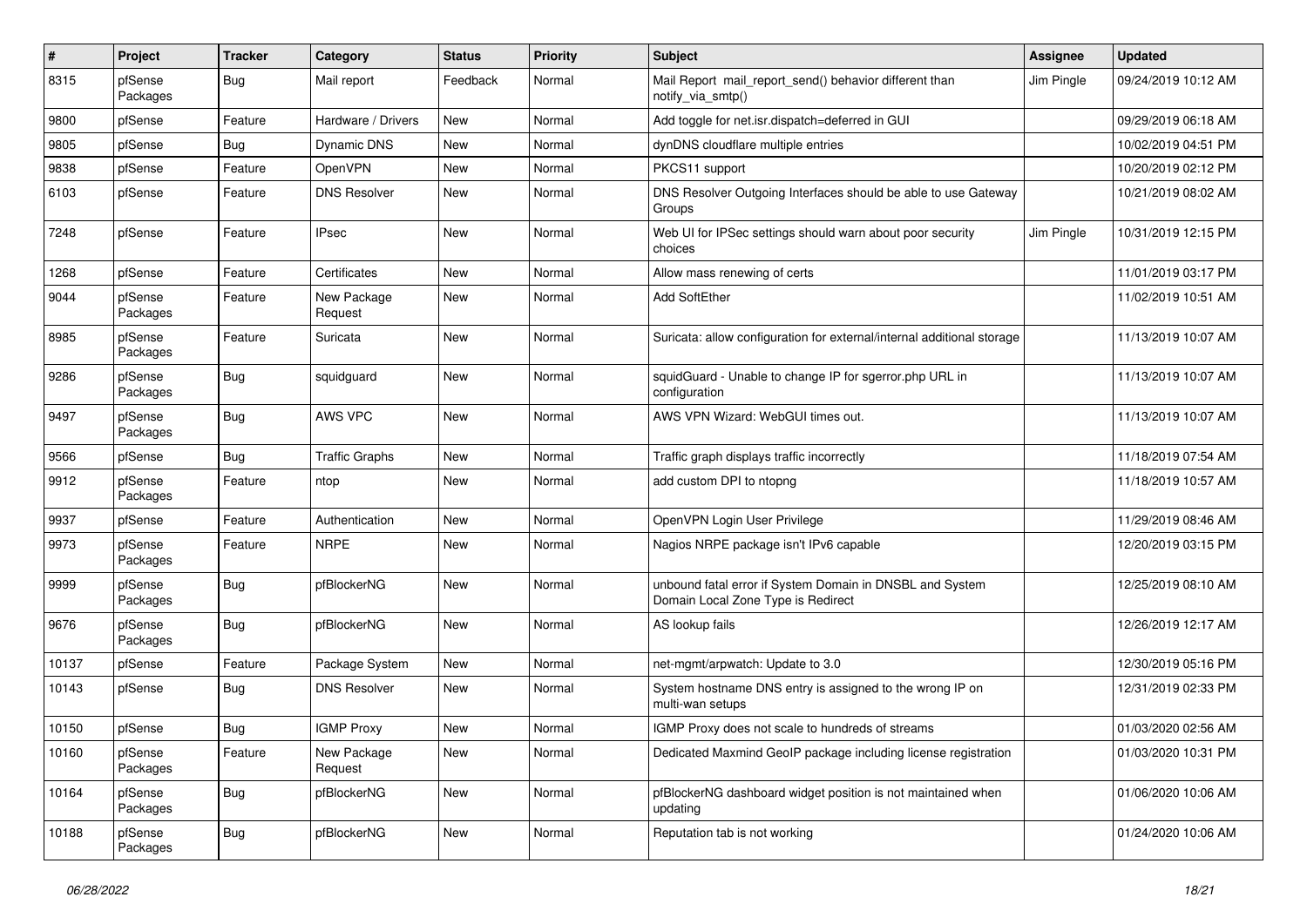| #     | Project             | <b>Tracker</b> | Category                                 | <b>Status</b> | <b>Priority</b> | Subject                                                                                                         | <b>Assignee</b> | <b>Updated</b>      |
|-------|---------------------|----------------|------------------------------------------|---------------|-----------------|-----------------------------------------------------------------------------------------------------------------|-----------------|---------------------|
| 3312  | pfSense             | <b>Bug</b>     | IPsec                                    | New           | Normal          | Gateway on IPsec rules is not functional in pf                                                                  |                 | 01/28/2020 10:09 PM |
| 8770  | pfSense             | <b>Bug</b>     | Interfaces                               | New           | Normal          | QinQ interfaces always show as active                                                                           |                 | 02/01/2020 09:47 AM |
| 10253 | pfSense<br>Packages | <b>Bug</b>     | pfBlockerNG                              | New           | Normal          | pfblockerng-devel uses user interface for VIP causing issues with<br>other services                             |                 | 02/11/2020 09:17 AM |
| 7420  | pfSense             | <b>Bug</b>     | <b>IPsec</b>                             | New           | Normal          | ipsec status freezing                                                                                           |                 | 02/13/2020 09:09 AM |
| 10271 | pfSense             | <b>Bug</b>     | Web Interface                            | New           | Normal          | Large number of VLAN/LANs make "Interfaces" menu hard to<br>access                                              |                 | 02/20/2020 04:46 AM |
| 9934  | pfSense<br>Packages | <b>Bug</b>     | Suricata                                 | New           | Normal          | suricata update kills WAN interface                                                                             |                 | 02/20/2020 09:17 AM |
| 10277 | pfSense             | <b>Bug</b>     | Web Interface                            | New           | Normal          | Sorting the log entries does not use year value                                                                 |                 | 02/24/2020 07:46 AM |
| 10278 | pfSense<br>Packages | <b>Bug</b>     | pfBlockerNG                              | New           | Normal          | pfBlockerNG: Formatting issue on DNSBL stats page                                                               |                 | 02/24/2020 01:36 PM |
| 10294 | pfSense<br>Packages | <b>Bug</b>     | <b>FRR</b>                               | New           | Normal          | FRR Route Counts Incorrect on Status Page                                                                       | Jim Pingle      | 02/26/2020 11:08 AM |
| 9680  | pfSense             | Feature        | <b>DHCP Relay</b>                        | New           | Normal          | Seperate DHCP Server and relay per interface                                                                    |                 | 02/27/2020 10:47 AM |
| 10292 | pfSense<br>Packages | Bug            | Suricata                                 | New           | Normal          | Suricata not respecting SID Mgmt list                                                                           |                 | 02/27/2020 01:02 PM |
| 10279 | pfSense<br>Packages | <b>Bug</b>     | open-vm-tools                            | New           | Normal          | pfSense's OpenVM Tools on ESXi 6.7 no longer provides guest<br>vm functionality                                 |                 | 03/01/2020 06:07 PM |
| 10310 | pfSense             | <b>Bug</b>     | Upgrade                                  | New           | Normal          | Systems with low RAM and several packages may temporarily fail<br>to load large tables after an upgrade         |                 | 03/03/2020 07:55 AM |
| 10342 | pfSense             | <b>Bug</b>     | <b>DNS Resolver</b>                      | New           | Normal          | Unbound domain overrides stop resolving periodically. They only<br>resume after the service has been restarted. |                 | 03/13/2020 10:35 AM |
| 10345 | pfSense             | Feature        | DHCP (IPv4)                              | New           | Normal          | DHCP lease distinction between online and offline                                                               |                 | 03/16/2020 07:56 AM |
| 3718  | pfSense             | Feature        | IPv6 Router<br>Advertisements<br>(RADVD) | New           | Normal          | radvd - enhancement proposal: ability to advertise routes and<br>some fixes - patches attached                  |                 | 03/22/2020 02:59 PM |
| 6481  | pfSense             | <b>Bug</b>     | <b>IPsec</b>                             | New           | Normal          | loading EAP_RADIUS method failed                                                                                |                 | 03/24/2020 04:25 PM |
| 9616  | pfSense<br>Packages | Feature        | New Package<br>Request                   | New           | Normal          | Package for Docs                                                                                                |                 | 03/26/2020 06:34 AM |
| 9179  | pfSense             | <b>Bug</b>     | <b>NAT Reflection</b>                    | New           | Normal          | NAT reflection fix implemented for #8604 is causing WebUI and<br>XMLRPC to fail on slave                        |                 | 03/27/2020 08:01 PM |
| 10370 | pfSense<br>Packages | <b>Bug</b>     | ntop                                     | New           | Normal          | ntopng Timeseries not send to InfluxDB                                                                          |                 | 03/30/2020 09:42 AM |
| 10000 | pfSense             | <b>Bug</b>     | Dynamic DNS                              | New           | Normal          | Azure Dynamic DNS A and AAAA Records for Apex Zone                                                              |                 | 03/31/2020 09:03 AM |
| 10401 | pfSense             | Feature        | Dashboard                                | New           | Normal          | Request: ability to sort/separate stopped/running Service(s) on<br>Dashboard -> Services Status widget          |                 | 03/31/2020 04:48 PM |
| 10237 | pfSense             | Feature        | Upgrade                                  | New           | Normal          | Take ZFS snapshot on Upgrade                                                                                    |                 | 04/07/2020 03:58 PM |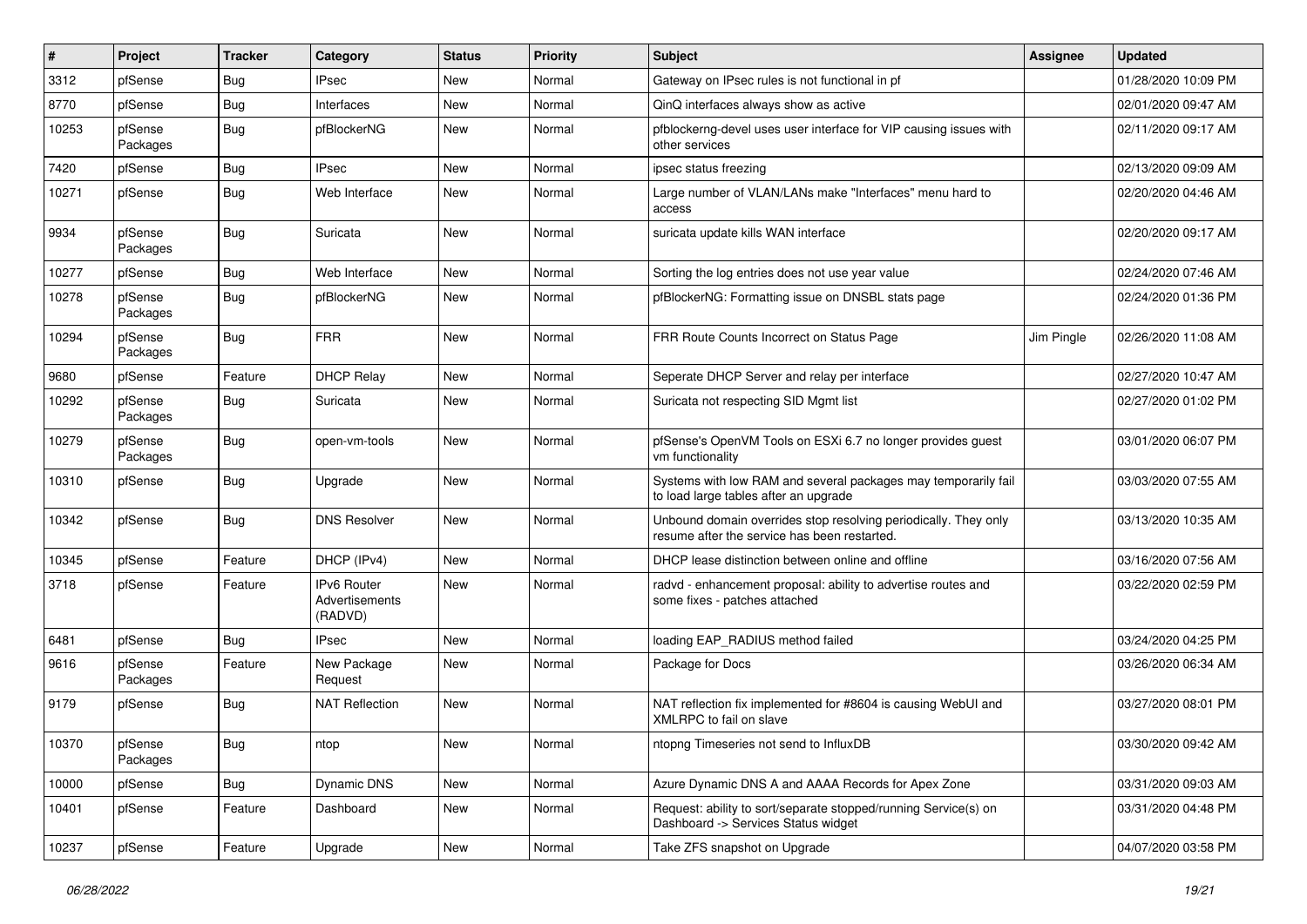| #     | Project             | <b>Tracker</b> | Category                     | <b>Status</b> | Priority | <b>Subject</b>                                                                                                                                              | <b>Assignee</b>      | <b>Updated</b>      |
|-------|---------------------|----------------|------------------------------|---------------|----------|-------------------------------------------------------------------------------------------------------------------------------------------------------------|----------------------|---------------------|
| 9156  | pfSense             | Feature        | OpenVPN                      | New           | Normal   | OpenVPN: Add tickbox for 'nopool' directive                                                                                                                 |                      | 04/14/2020 01:45 PM |
| 10468 | pfSense             | Feature        | Web Interface                | New           | Normal   | Allow to download log files from WebGUI                                                                                                                     |                      | 04/17/2020 06:17 AM |
| 9774  | pfSense<br>Packages | Feature        | Squid                        | New           | Normal   | Squid logs / remote logs                                                                                                                                    |                      | 04/17/2020 06:18 AM |
| 7260  | pfSense             | Feature        | Rules / NAT                  | <b>New</b>    | Normal   | Source OS / p0f Database Missing Modern Operating Systems                                                                                                   |                      | 04/18/2020 02:25 AM |
| 10482 | pfSense Docs        | Correction     | Virtualization               | New           | Normal   | In AWS, Get System Log may not show output and Get Instance<br>Screenshot may need to be used                                                               | Jim Pingle           | 04/20/2020 09:07 AM |
| 10514 | pfSense             | Feature        | Web Interface                | New           | Normal   | Add to every page an unparsed Notes field for administrative<br>reference                                                                                   |                      | 04/30/2020 06:32 PM |
| 9537  | pfSense<br>Packages | Bug            | <b>Status Traffic Totals</b> | New           | Normal   | One month offset in displayed data between time changes                                                                                                     | <b>Jared Dillard</b> | 05/01/2020 08:27 AM |
| 10487 | pfSense<br>Packages | Bug            | Telegraf                     | New           | Normal   | Telegraf package not sending logs to influxdb server                                                                                                        |                      | 05/03/2020 07:09 PM |
| 10526 | pfSense<br>Packages | Bug            | pfBlockerNG                  | New           | Normal   | Package pfBlockerNG Crashes on Alert view                                                                                                                   |                      | 05/04/2020 08:59 AM |
| 10493 | pfSense             | <b>Bug</b>     | <b>IPsec</b>                 | <b>New</b>    | Normal   | filter_get_vpns_list() issues                                                                                                                               |                      | 05/06/2020 01:07 AM |
| 10503 | pfSense<br>Packages | Bug            | <b>FRR</b>                   | New           | Normal   | Flapping any GW in multi-WAN influences restating all IPsec<br>tunnels in FRR which leads to dropping all IPsec VTI static routes<br>and related BGP issues |                      | 05/08/2020 07:51 PM |
| 10547 | pfSense<br>Packages | Feature        | New Package<br>Request       | New           | Normal   | Add package addrwatch. Addrwatch is like arpwatch but works<br>with ipv4 and ipv6                                                                           |                      | 05/11/2020 09:20 AM |
| 8343  | pfSense             | Bug            | Gateways                     | <b>New</b>    | Normal   | Gateway Routes (Default Routes) not removed in Kernel when<br>removed from GUI                                                                              |                      | 05/14/2020 01:22 AM |
| 6228  | pfSense             | Feature        | <b>Operating System</b>      | New           | Normal   | Please provide a means for IGMPv3 and MLDv2 support                                                                                                         |                      | 05/20/2020 03:21 PM |
| 9139  | pfSense<br>Packages | Bug            | Telegraf                     | New           | Normal   | telegraf: add ping for default gateway(s)                                                                                                                   |                      | 05/21/2020 04:23 PM |
| 10581 | pfSense             | Feature        | Logging                      | New           | Normal   | Provide ability to disable nginx access logging to remote syslog<br>server                                                                                  |                      | 05/21/2020 08:36 PM |
| 8324  | pfSense             | <b>Bug</b>     | Hardware / Drivers           | New           | Normal   | bxe cards require promisc for OSPF                                                                                                                          | Luiz Souza           | 05/25/2020 03:19 PM |
| 10590 | pfSense<br>Packages | <b>Bug</b>     | pfBlockerNG                  | New           | Normal   | pfBlockerNG: Invalid argument supplied for foreach()                                                                                                        |                      | 05/26/2020 08:22 AM |
| 10577 | pfSense             | Bug            | Hardware / Drivers           | Feedback      | Normal   | intel x553 (c3000 chipset) loading x520 driver                                                                                                              |                      | 05/28/2020 03:59 AM |
| 10606 | pfSense<br>Packages | Bug            | Snort                        | New           | Normal   | Snort Inline stopped working after upgrade to FreeBSD 12.1<br>(network traffic blocked after heavy load randomly)                                           |                      | 05/28/2020 10:06 AM |
| 10601 | pfSense<br>Packages | <b>Bug</b>     | Status Monitoring            | New           | Normal   | Dashboard->Traffic Graphs Scale is capped for outbound                                                                                                      |                      | 05/29/2020 10:13 AM |
| 2983  | pfSense             | Feature        | DHCP (IPv4)                  | New           | Normal   | DHCPD: Add vendor-class-identifier and MAC-OIDs                                                                                                             |                      | 05/29/2020 09:24 PM |
| 10621 | pfSense             | Feature        | Hardware / Drivers           | Feedback      | Normal   | Update system.inc/system_identify_specific_platform() update to<br>accommodate AWS, Azure and GCP                                                           |                      | 06/02/2020 03:16 PM |